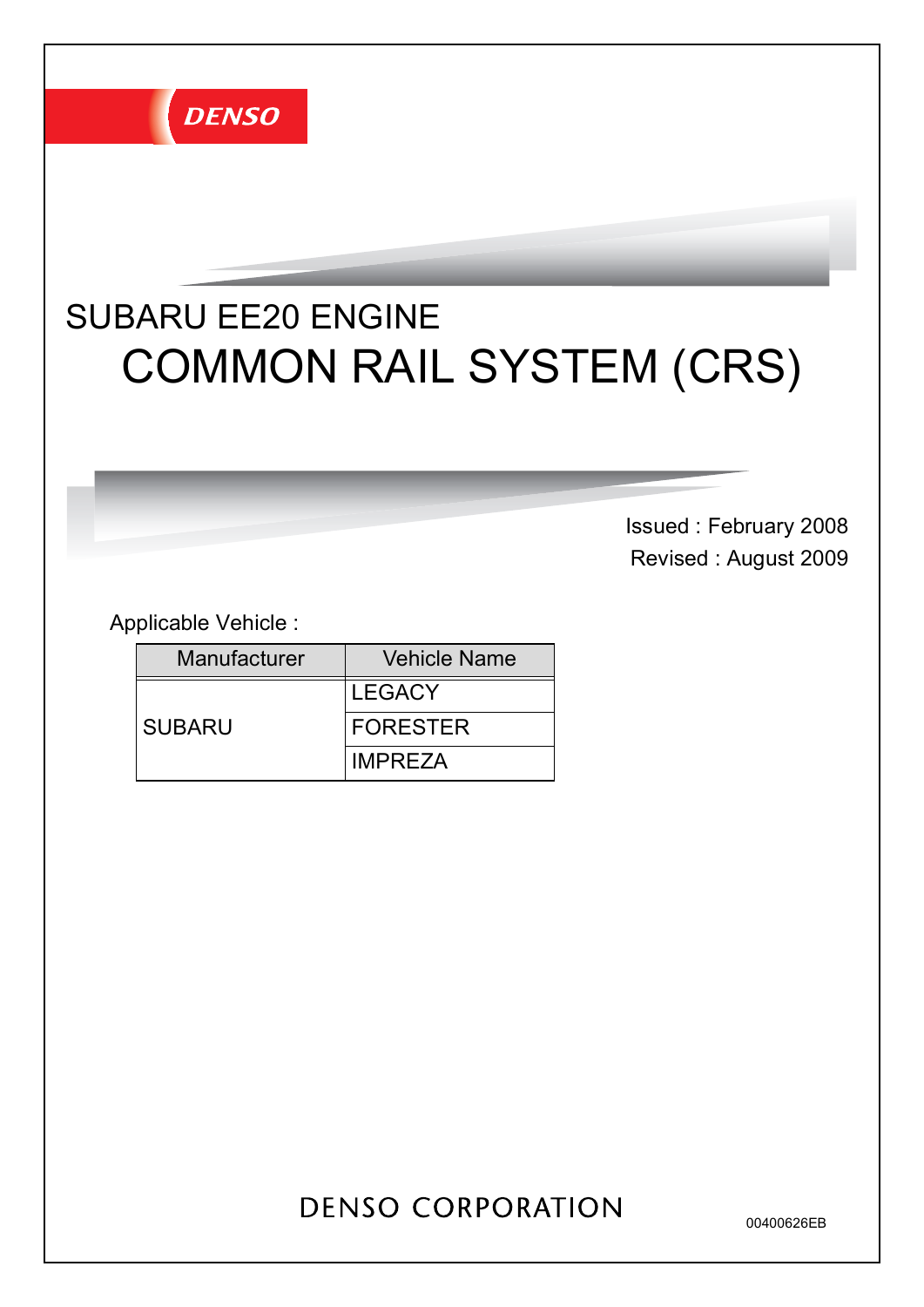### Revision History

| <b>Date</b> | <b>Revision Contents</b>                                                     |
|-------------|------------------------------------------------------------------------------|
| 2008.11     | • Added applicable vehicles and products.                                    |
|             | • Added system information for the FORESTER and IMPREZA.                     |
|             | $\checkmark$ Supply pump                                                     |
|             | $\checkmark$ Engine control system diagram                                   |
|             | $\checkmark$ Fuel injection control                                          |
|             | DTC table<br>$\checkmark$                                                    |
|             | Engine ECU external wiring diagram<br>✓                                      |
|             | $\checkmark$ Connector terminal layout                                       |
| 2009.08     | • Added change content for the July 2009 model LEGACY. The change content is |
|             | as per the following.                                                        |
|             | $\checkmark$ Supply pump                                                     |
|             | Injector<br>✓                                                                |
|             | $\checkmark$ Sensors                                                         |
|             | $\checkmark$ DTC table                                                       |
|             | $\checkmark$ Engine ECU external wiring diagram                              |
|             | ✓ Connector terminal layout                                                  |

#### © 2009 DENSO CORPORATION

All rights reserved. This material may not be reproduced or copied, in whole or in part, without the written permission of DENSO Corporation.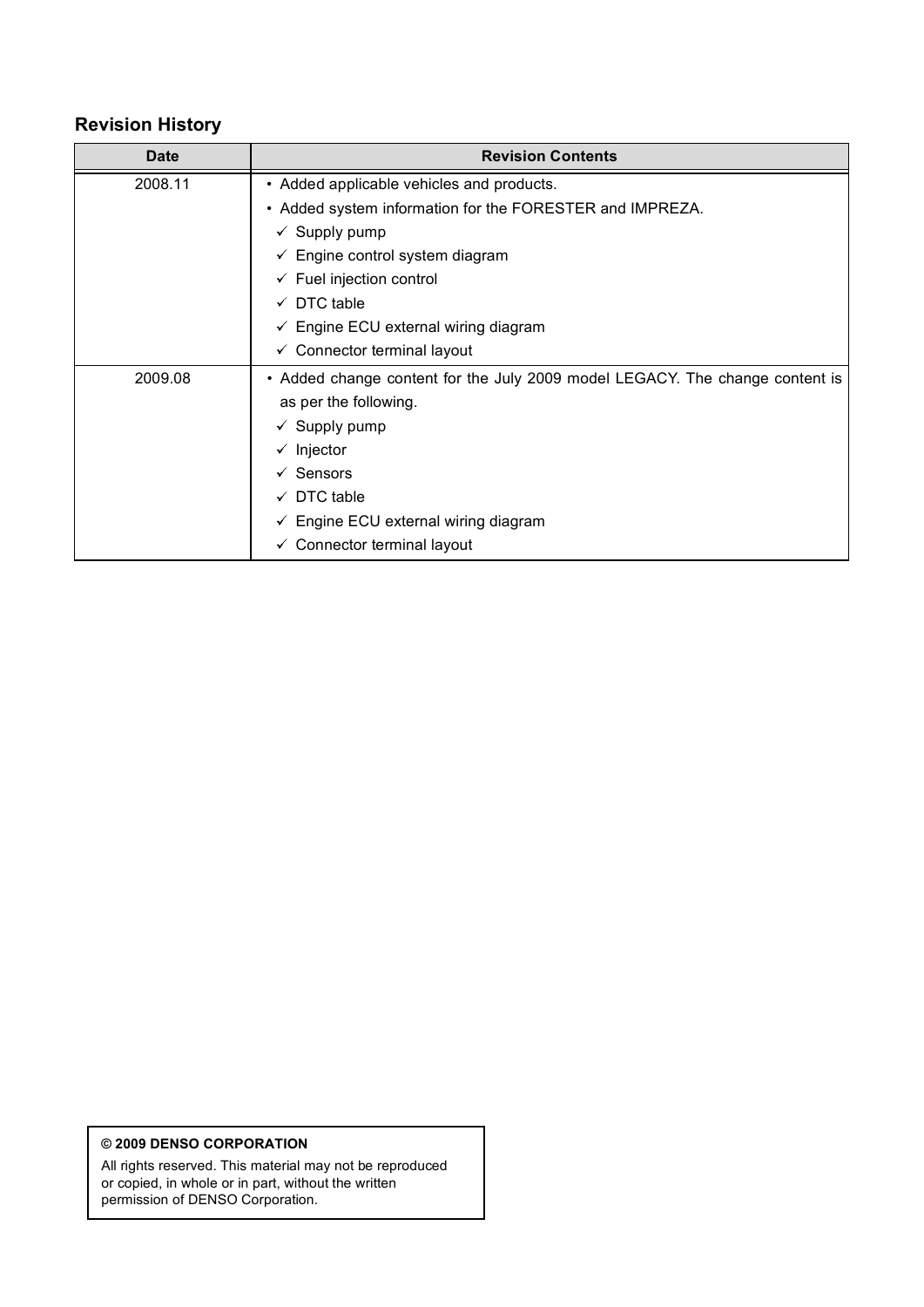## Table of Contents

## Operation Section

|         | 1. APPLICABLE VEHICLE AND PRODUCT INFORMATION |
|---------|-----------------------------------------------|
| 1.1     |                                               |
| 1.2     |                                               |
| 1.3     |                                               |
|         | 2. COMMON RAIL SYSTEM OUTLINE                 |
| 2.1     |                                               |
|         | 3. SUPPLY PUMP                                |
| 3.1     |                                               |
| 3.2     |                                               |
| 3.3     |                                               |
| 4. RAIL |                                               |
| 4.1     |                                               |
| 4.2     |                                               |
|         | 5. INJECTORS                                  |
| 5.1     |                                               |
|         | <b>6. CONTROL SYSTEM COMPONENT</b>            |
| 6.1     |                                               |
| 6.2     |                                               |
| 6.3     |                                               |
|         | 7. CONTROL SYSTEMS OPERATION                  |
| 7.1     |                                               |
| 7.2     |                                               |
|         | 8. ADDITIONAL EQUIPMENT                       |
| 8.1     |                                               |
|         | 9. DIAGNOSTIC TROUBLE CODES (DTC)             |
| 9.1     |                                               |
|         | <b>10. ATTACHED MATERIALS</b>                 |
| 10.1    |                                               |
| 10.2    |                                               |
| 10.3    |                                               |
| 10.4    |                                               |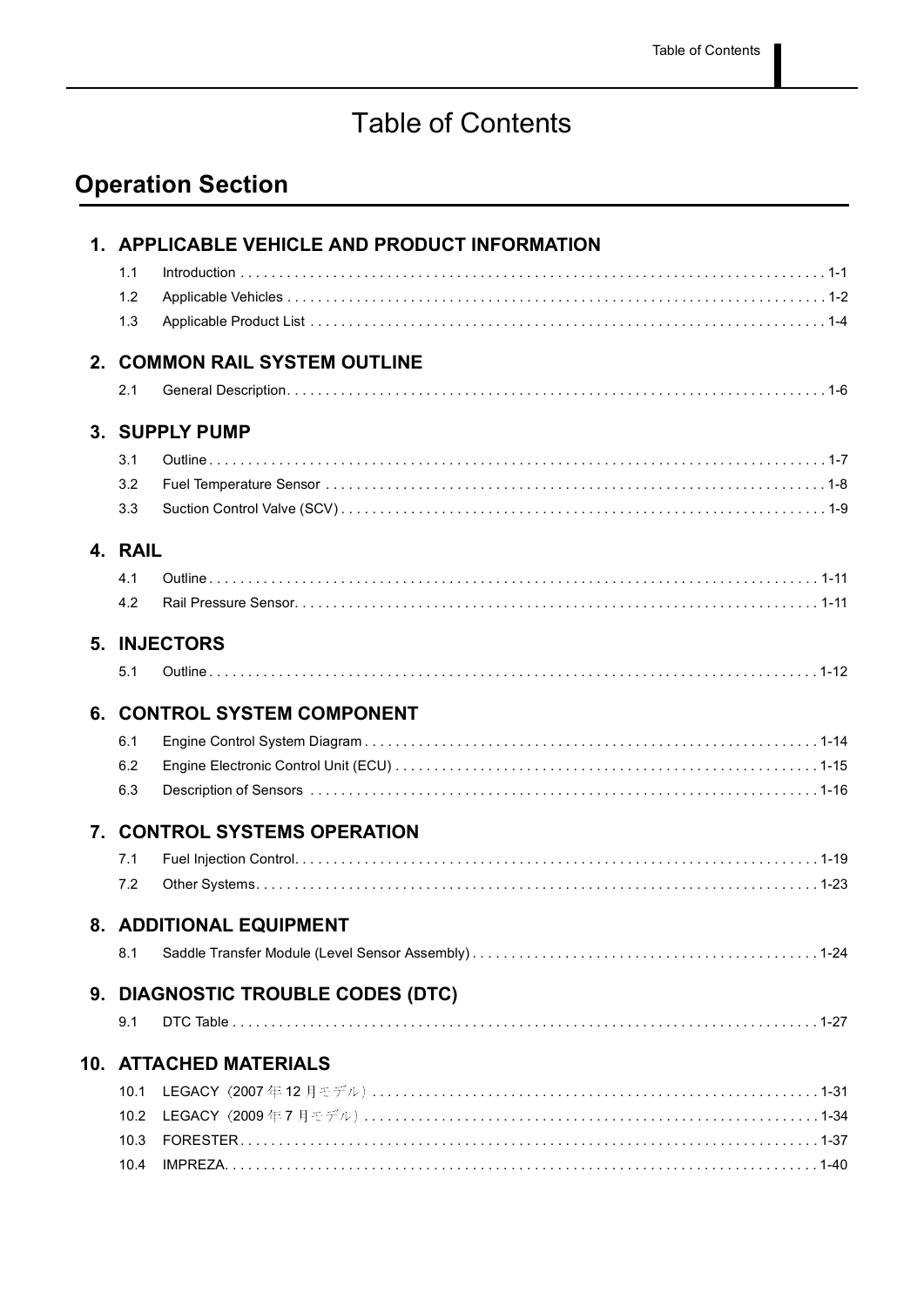## 1. APPLICABLE VEHICLE AND PRODUCT INFORMATION

### 1.1 Introduction

- A Common Rail System (CRS) for the SUBARU LEGACY EE20 engine was set in December 2007. This CRS is mounted on the distinctive SUBARU horizontally-opposed diesel engine. This manual describes parts unique to the EE20 engine CRS. For basic information on the CRS described herein, refer to "General Edition Manual Common Rail System (Doc ID: 00400534EA)."
	- HP3 supply pump components and basic operation
	- Primary rail components
	- G2 injector construction and operation
	- Outline for each of the following controls: Fuel injection quantity control, fuel injection timing control, fuel injection rate control, fuel injection pressure control
- The EE20 engine is equipped in the SUBARU FORESTER beginning from July 2008, and in the SUBARU IMPREZA beginning from October 2008. As such, since the CRS has changed as per the points below, this manual contains additional information concerning the aforementioned changes. All other items are identical to the CRS used in the LEGACY.
	- Supply pump change
	- DPF change (DPF control added)
	- Engine ECU change
	- DTCs added
- As a result of a model change to the SUBARU LEGACY beginning from July 2009, the CRS equipped with the EE20 engine has changed. Change items that have been added to this manual due to the aforementioned model change are listed below. All other information in this manual is identical to that for the December 2007 model SUBARU LEGACY.
	- Supply pump change
	- Injector change
	- Engine ECU change
	- Sensor added
	- DPF control added
	- DTCs added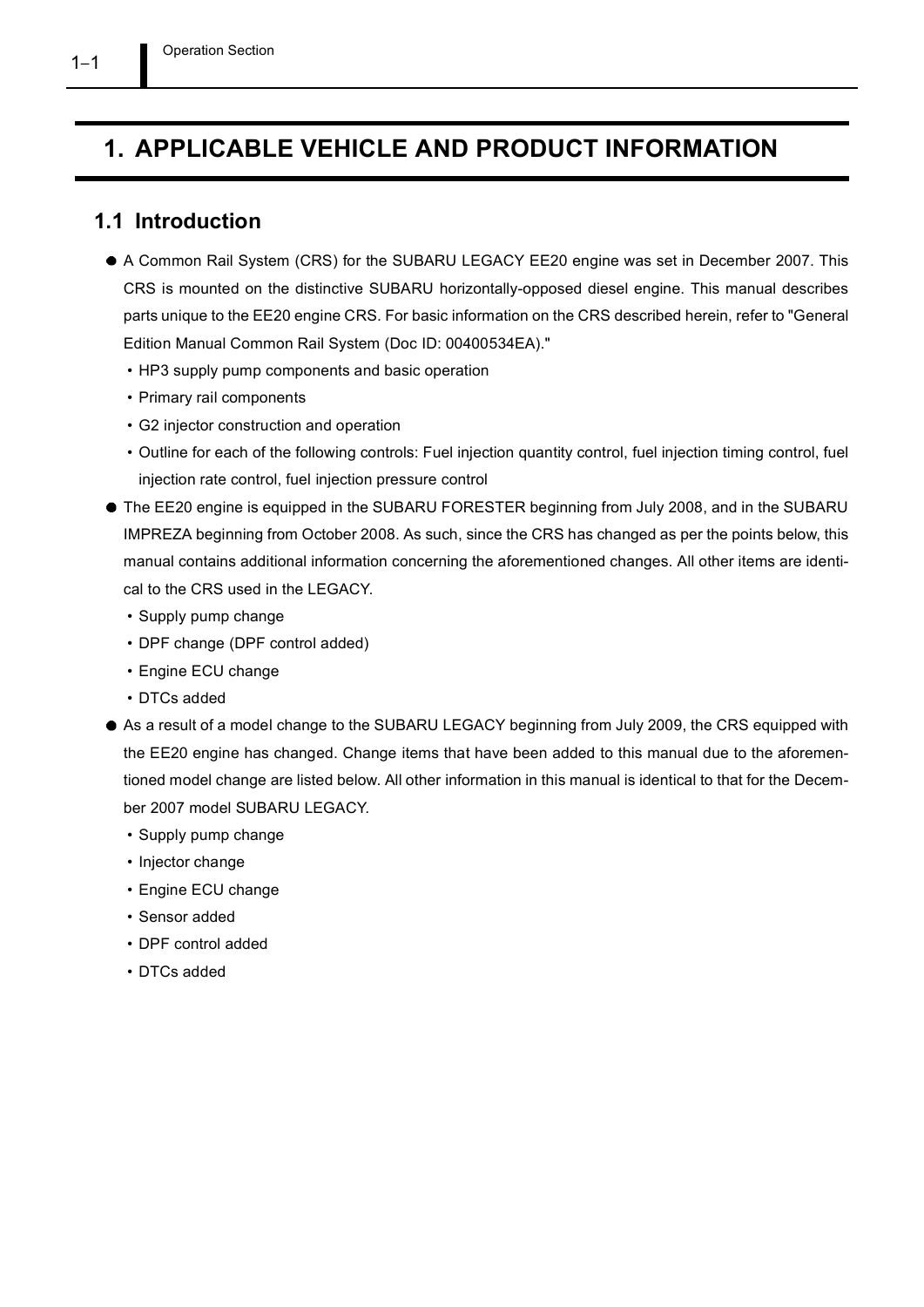## 1.2 Applicable Vehicles

| Vehicle Name    | <b>Engine Model</b> | <b>Engine Displacement</b> | Line Off Period          | Destination |
|-----------------|---------------------|----------------------------|--------------------------|-------------|
| <b>LEGACY</b>   |                     |                            | December 2007            |             |
|                 |                     |                            | July 2009 (model change) |             |
| <b>FORESTER</b> | EE20                | 2.0 L                      | <b>July 2008</b>         | Europe      |
| <b>IMPREZA</b>  |                     |                            | October 2008             |             |



Vehicle External View (December 2007 Model LEGACY)



Vehicle External View (July 2009 Model LEGACY)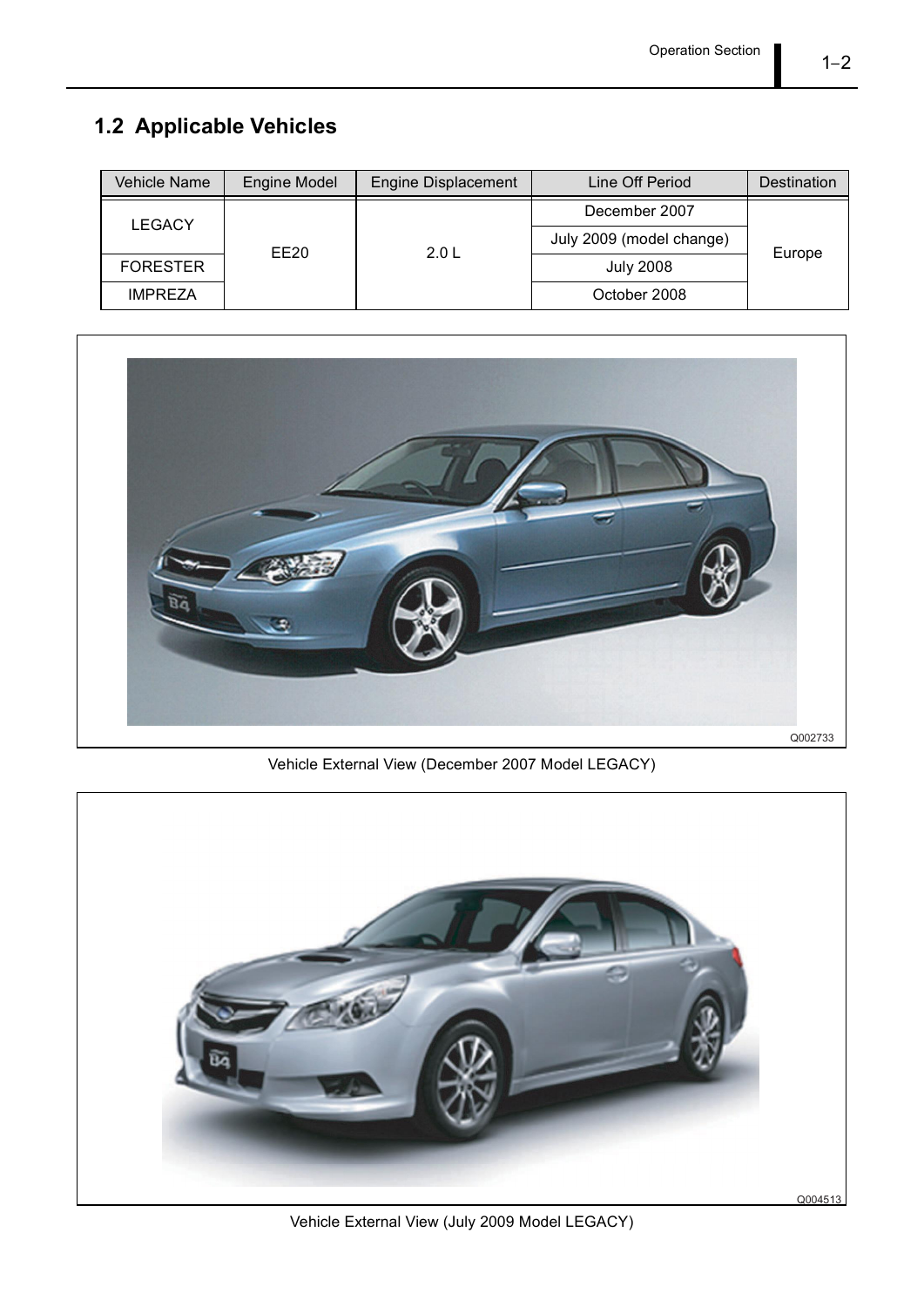

Vehicle External View (FORESTER)



Vehicle External View (IMPREZA)

 $1 - 3$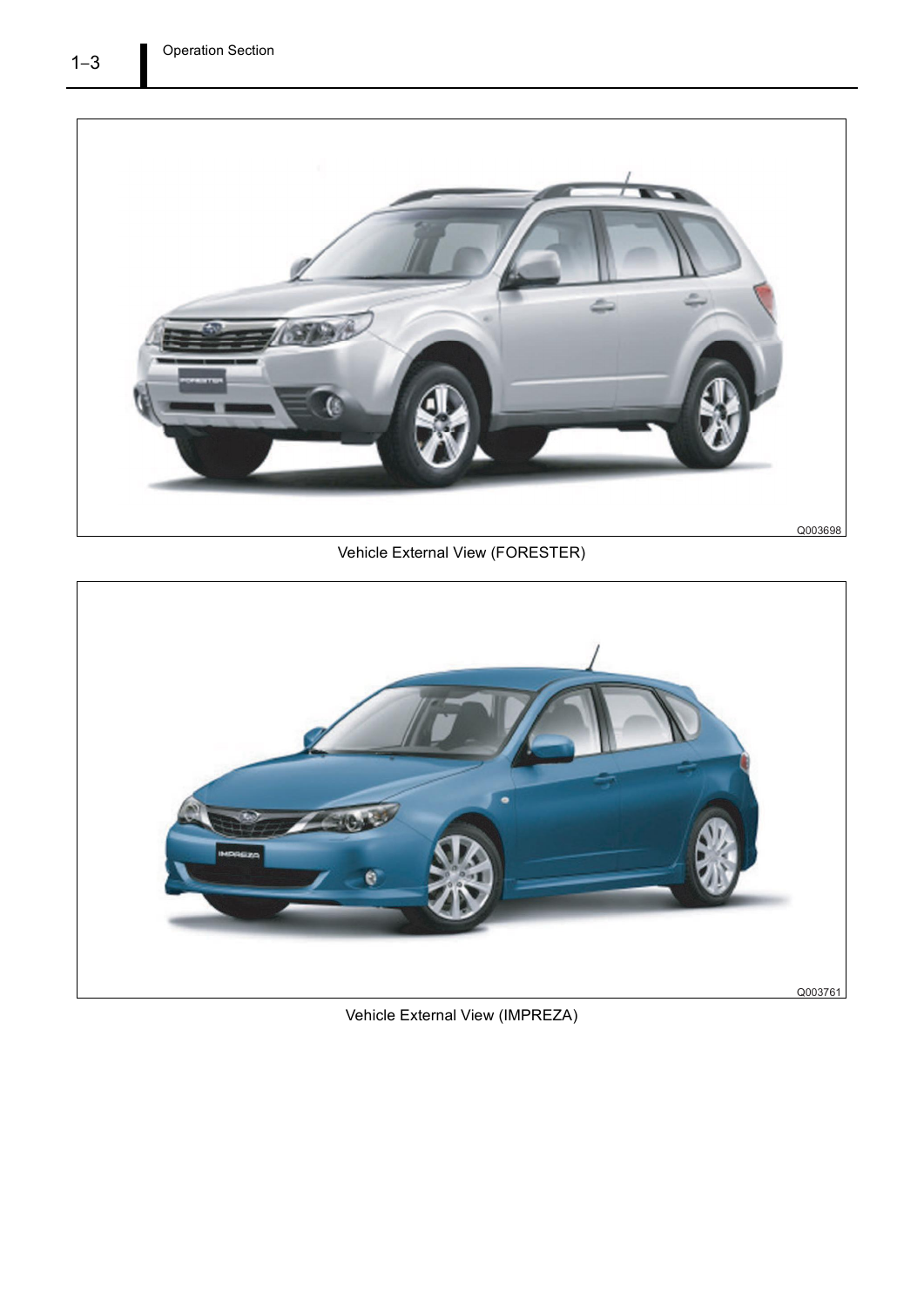#### Specifications

|         |                 | <b>Type</b>    | Horizontally-opposed, 4-cylinder                            |                 |
|---------|-----------------|----------------|-------------------------------------------------------------|-----------------|
|         |                 | Displacement   | 2.0 <sub>L</sub>                                            |                 |
| Engine  |                 | Net Power      | LEGACY, IMPREZA                                             | 110 kW/3600 rpm |
|         |                 |                | <b>FORESTER</b>                                             | 108 kW/3600 rpm |
|         |                 | Maximum Torque | 350 Nm/2000 rpm                                             |                 |
|         |                 | Transmission   | 5MT                                                         |                 |
|         |                 |                | 6MT (from July 2009)                                        |                 |
|         | <b>LEGACY</b>   | <b>Drive</b>   | AWD (4WD)                                                   |                 |
|         |                 | Weight         | 1425 kg (Sedan), 1500 kg [Wagon (Outback)]                  |                 |
|         |                 |                | 1445 kg (sedan), 1520 kg {wagon (OUTBACK)} (from July 2009) |                 |
| Vehicle |                 | Transmission   | 6MT                                                         |                 |
|         | <b>FORESTER</b> | <b>Drive</b>   | AWD (4WD)                                                   |                 |
|         |                 | Weight         |                                                             |                 |
|         |                 | Transmission   | 6MT                                                         |                 |
|         | <b>IMPREZA</b>  | <b>Drive</b>   | AWD (4WD)                                                   |                 |
|         |                 | Weight         |                                                             |                 |

## 1.3 Applicable Product List

#### LEGACY

| Part Name                                    | <b>DENSO</b> | Manufacturer | <b>Remarks</b> |
|----------------------------------------------|--------------|--------------|----------------|
|                                              | Part Number  | Part Number  |                |
|                                              | 294000-076#  | 16625AA010   |                |
| <b>Supply Pump</b>                           | 294000-108#  | 16625AA030   | from July 2009 |
| Injector                                     | 095000-789#  | 16613AA020   |                |
|                                              | 295050-025#  | 16613AA030   | from July 2009 |
| Rail                                         | 095440-119#  | 16670AA000   |                |
|                                              | 095600-001#  | 16670AA010   | from July 2009 |
|                                              | 275800-749#  | 22611AN040   |                |
| Engine ECU                                   | 275800-924#  | 22611AP591   |                |
|                                              | 275800-984#  | 22611AP840   | from July 2009 |
|                                              | 198800-709#  | 36010AG110   | <b>RHD</b>     |
| <b>Accelerator Pedal Module</b>              | 198800-711#  | 36010AG140   | <b>LHD</b>     |
|                                              | 198800-712#  | 36010AG140   | from July 2009 |
| <b>Crankshaft Position Sensor</b>            | 949979-039#  | 22053AA100   | MRE type       |
| Mass Air Flow (MAF) Meter                    | 197400-511#  | 22680AA380   |                |
| <b>Diesel Throttle</b>                       | 197920-005#  | 16112AA260   |                |
| Manifold Absolute Pressure (MAP) Sensor      | 079800-915#  | 22627AA430   |                |
| <b>Exhaust Gas Recirculation (EGR) Valve</b> | 150100-005#  | 14710AA740   |                |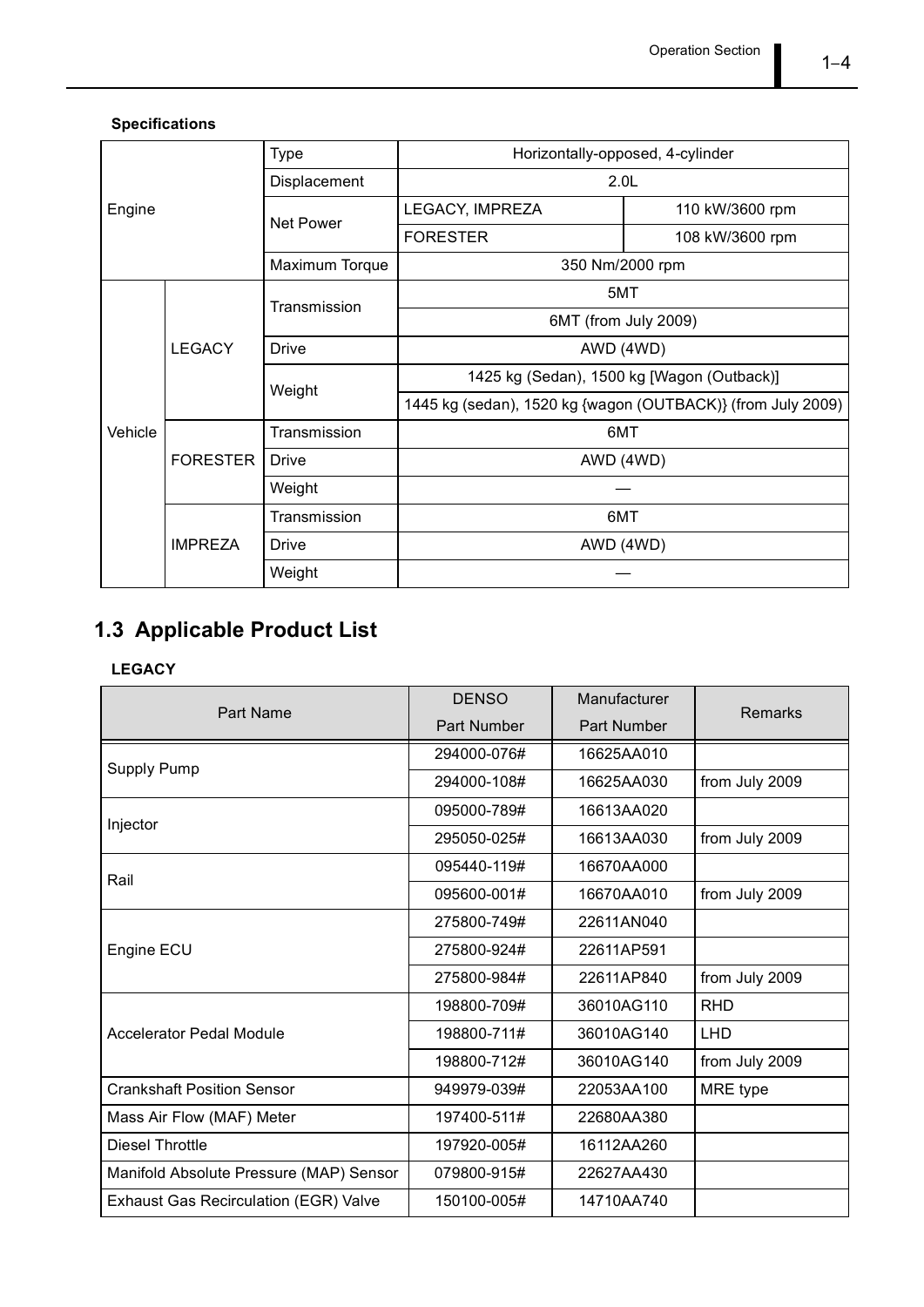|                                   | <b>DENSO</b>       | Manufacturer |                |
|-----------------------------------|--------------------|--------------|----------------|
| Part Name                         | <b>Part Number</b> | Part Number  | <b>Remarks</b> |
| Damper Solenoid Valve             | 135450-037#        | 14371AA000   |                |
| Air Bypass Valve                  | 139700-104#        | 14471AA220   |                |
| Level Sensor Assembly             | 101962-409#        | 42081AG110   |                |
| <b>Charcoal Canister Assembly</b> | 138600-715#        | 42035AG010   | from July 2009 |

#### FORESTER / IMPREZA

| Part Name                                    | <b>DENSO</b> | Manufacturer |            | Remarks          |
|----------------------------------------------|--------------|--------------|------------|------------------|
|                                              | Part Number  | Part Number  |            |                  |
| Supply Pump                                  | 294000-098#  | 16625AA020   |            |                  |
| Injector                                     | 095000-789#  | 16613AA020   |            |                  |
| Rail                                         | 095440-119#  | 16670AA000   |            |                  |
| Engine ECU                                   | 275800-925#  | 22611AP200   |            | for the FORESTER |
|                                              | 275800-947#  | 22611AP280   |            | for the IMPREZA  |
| <b>Accelerator Pedal Module</b>              | 198800-709#  | 36010AG110   | <b>RHD</b> | <b>IMPREZA</b>   |
|                                              | 198800-711#  | 36010AG140   | <b>LHD</b> | only             |
| <b>Crankshaft Position Sensor</b>            | 949979-039#  | 22053AA100   |            |                  |
| Mass Air Flow (MAF) Meter                    | 197400-511#  | 22680AA380   |            |                  |
| Diesel Throttle                              | 197920-005#  | 16112AA260   |            |                  |
| Manifold Absolute Pressure (MAP) Sensor      | 079800-915#  | 22627AA430   |            |                  |
| <b>Exhaust Gas Recirculation (EGR) Valve</b> | 150100-005#  | 14710AA740   |            |                  |
| Damper Solenoid Valve                        | 135450-037#  | 14371AA000   |            |                  |
| Air Bypass Valve                             | 139700-104#  | 14471AA220   |            |                  |
| <b>Level Sensor Assembly</b>                 | 101962-409#  | 42081AG110   |            |                  |
| <b>Exhaust Gas Temperature Sensor</b>        | 265600-225#  | 22629AA040   |            |                  |
| <b>Exhaust Gas Temperature Sensor</b>        | 265600-226#  | 22629AA050   |            |                  |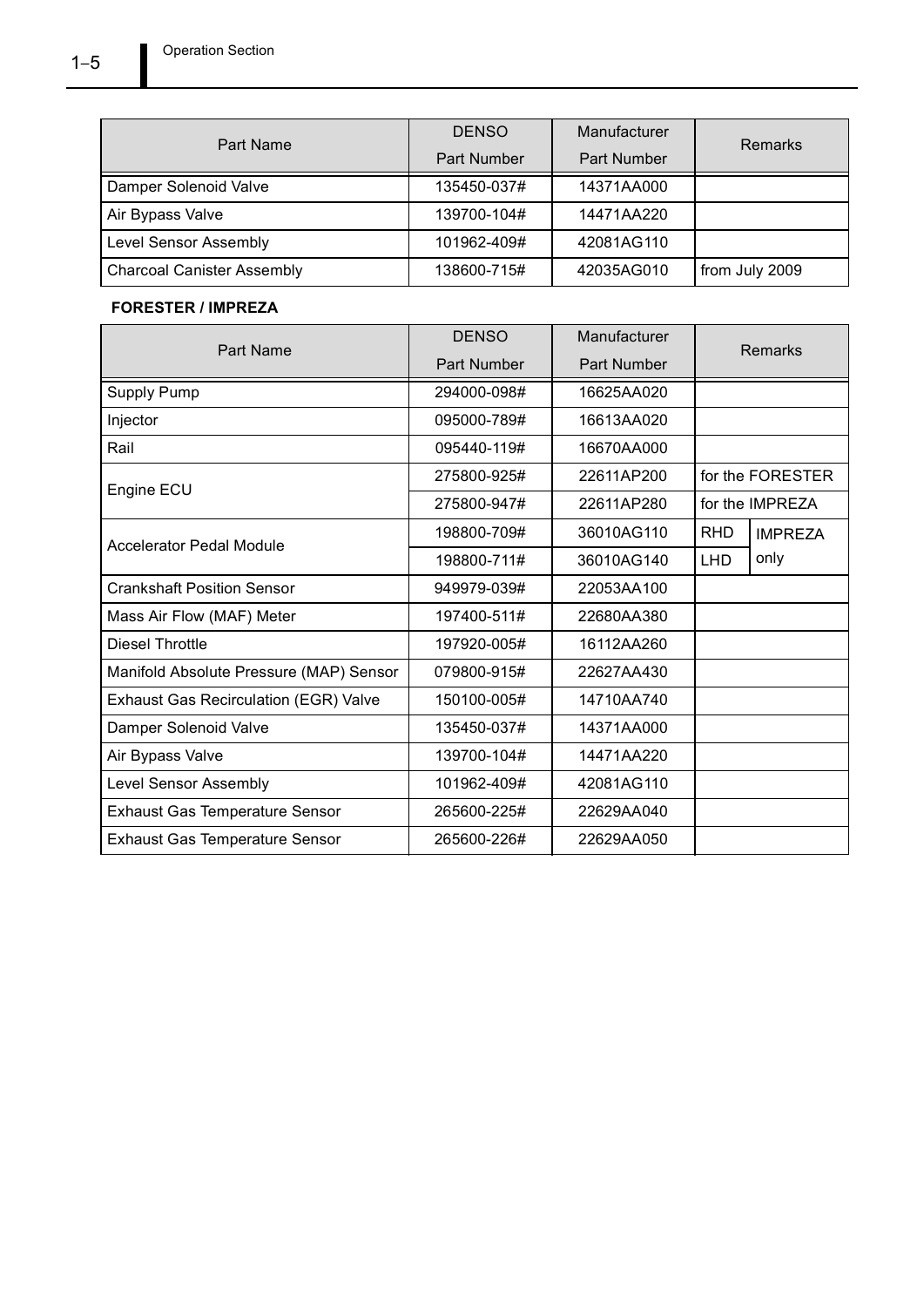## 2. COMMON RAIL SYSTEM (CRS) OUTLINE

### 2.1 General Description

- $\bullet$  The SUBARU EE20 marks the first time that the current second generation CRS has been used with a horizontally-opposed diesel engine. Due to the configuration of the horizontally-opposed engine, the supply pump and rail are mounted above the engine, while the injectors are mounted horizontally in a position lower than the supply pump and rail. Additionally, the injectors used with the EE20 engine are shorter than the conventional injectors due to mounting constraints.
- $\bullet$  In the July 2009 model LEGACY, the length of the return piping has been increased 1.5 times to cool the return fuel.

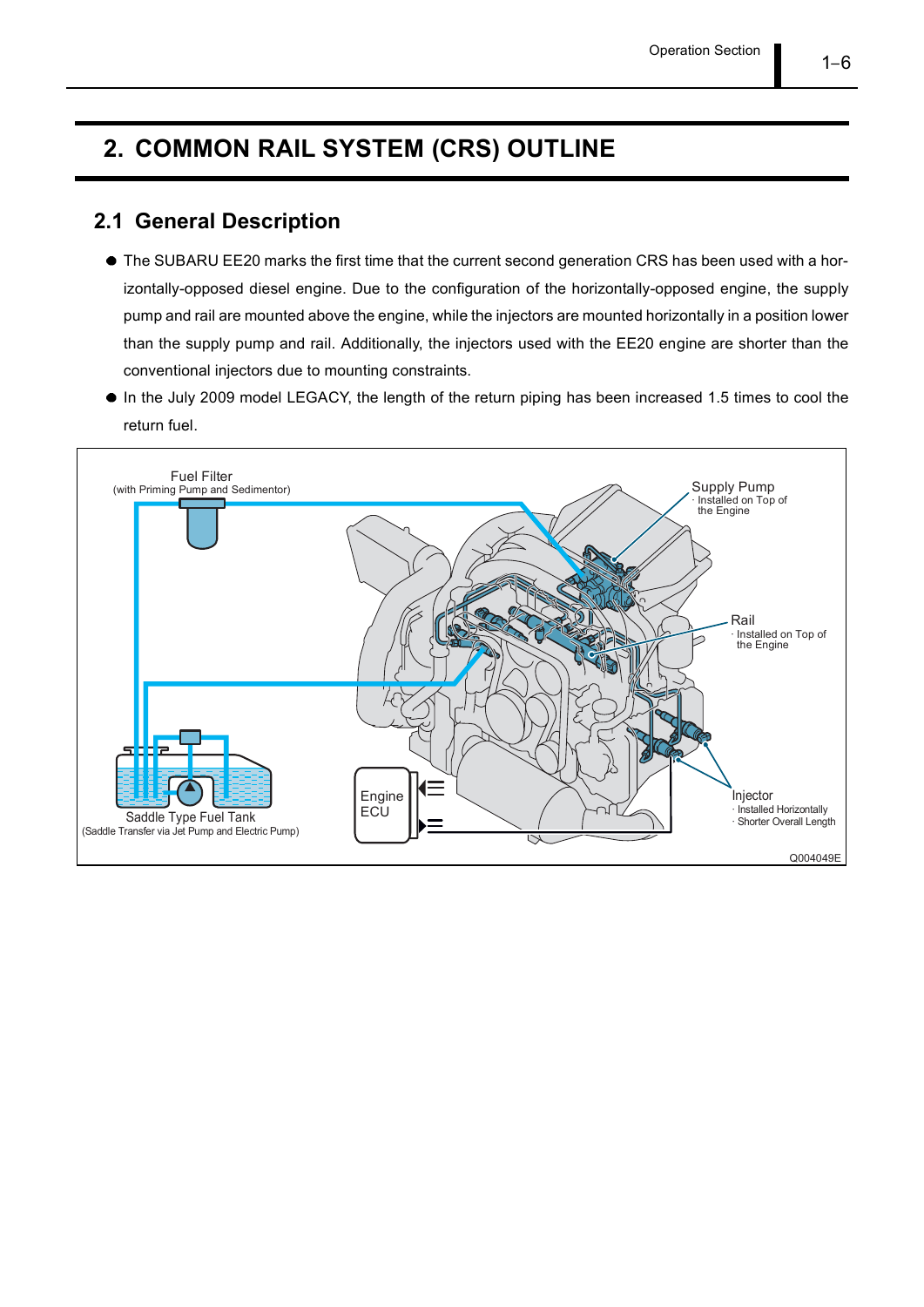## 3. SUPPLY PUMP

## 3.1 Outline

- The EE20 engine CRS is equipped with an HP3 supply pump. The HP3 supply pump uses a compact Suction Control Valve (SCV).
- The external view of the supply pump used in the FORESTER and IMPREZA is identical to that used in the LEGACY. However, the SCV and regulating valve have changed.



External View (December 2007 LEGACY, FORESTER, IMPREZA)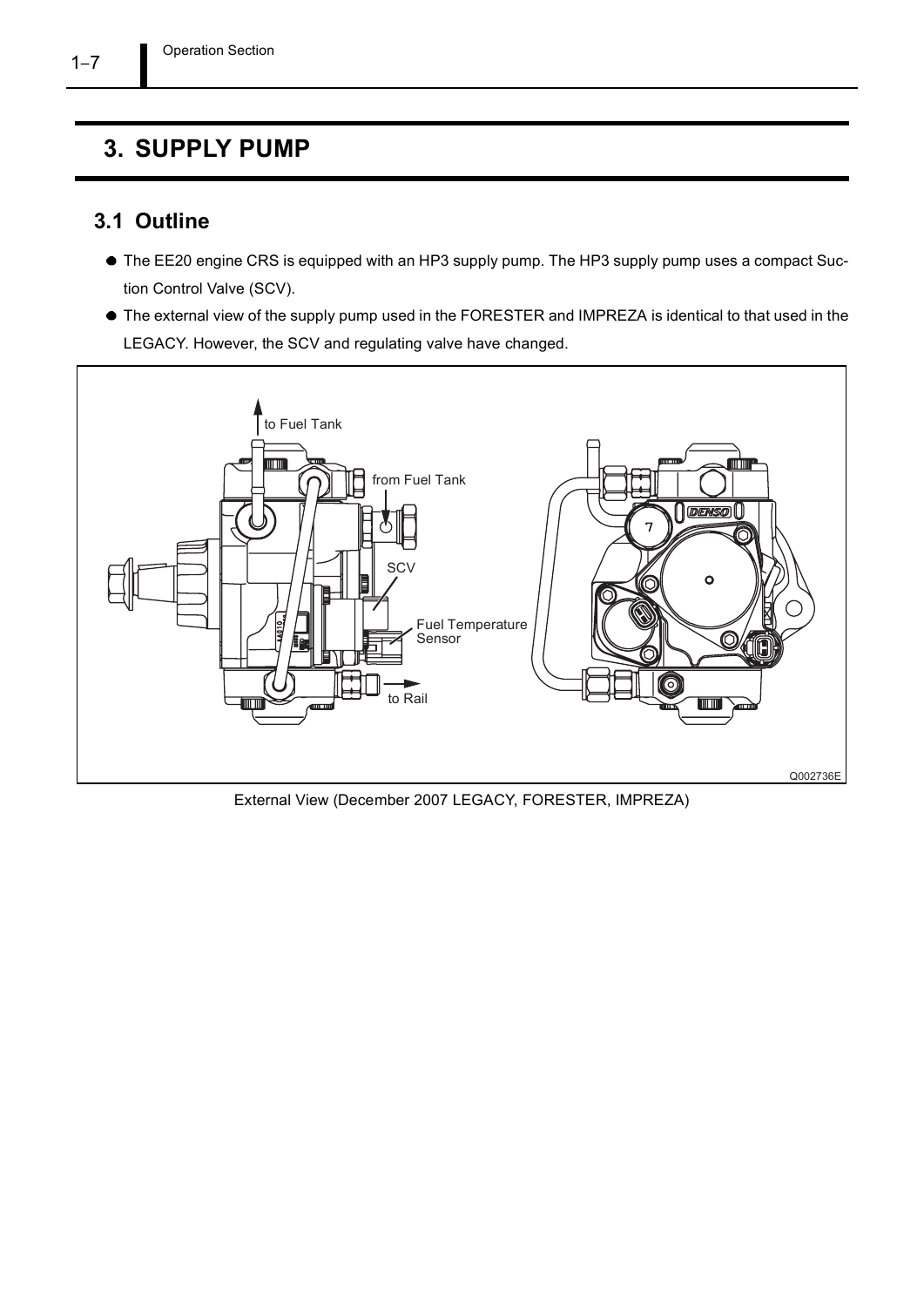

External View (July 2009 LEGACY)

#### Supply Pump Specifications

|                         | <b>Item</b>                      | Content                   |
|-------------------------|----------------------------------|---------------------------|
| <b>Plunger Diameter</b> |                                  | $\varnothing$ 8.5 × 2     |
| Cam Lift                |                                  | $5.6 \text{ mm}$          |
| Rotation                | Clockwise viewed from drive side |                           |
|                         | <b>Terminal Resistance</b>       | $2.10 \pm 0.15$ W (20 °C) |
| SCV                     | <b>Rated Voltage</b>             | 12V                       |
|                         | Control Type                     | Normally open             |

## 3.2 Fuel Temperature Sensor

A conventional sensor is used as the fuel temperature sensor. Sensor resistance values in relation to fuel temperature are provided below.

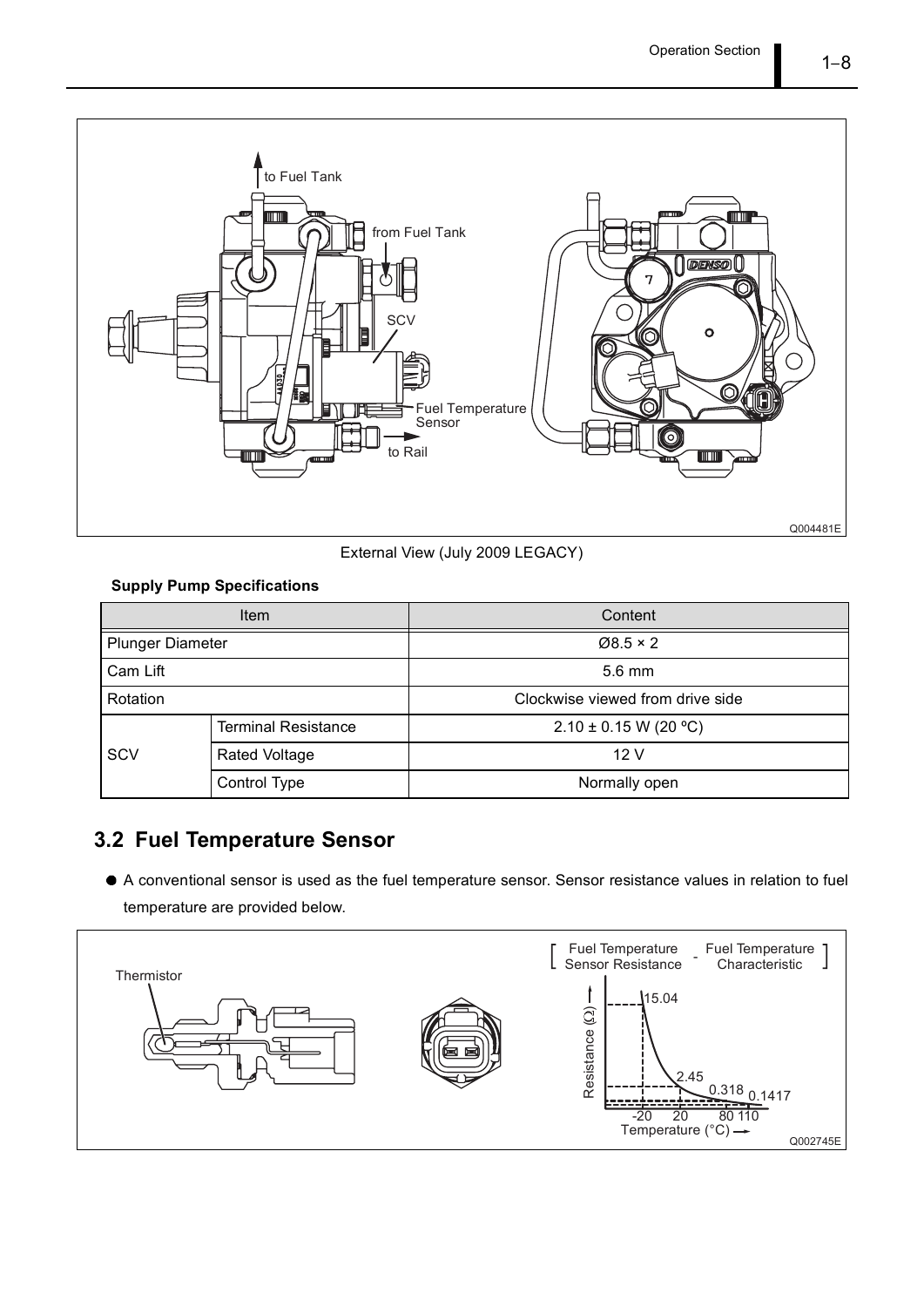## 3.3 Suction Control Valve (SCV)

For the July 2009 model LEGACY, the SCV has been changed from the SV2 to the SV1. Refer to [SCV types (SV1, SV2)] on P1-10 The SV1 type SCV is a normally open type valve. SCV structure and operation are as per the figures below.





Operational Concept Diagram

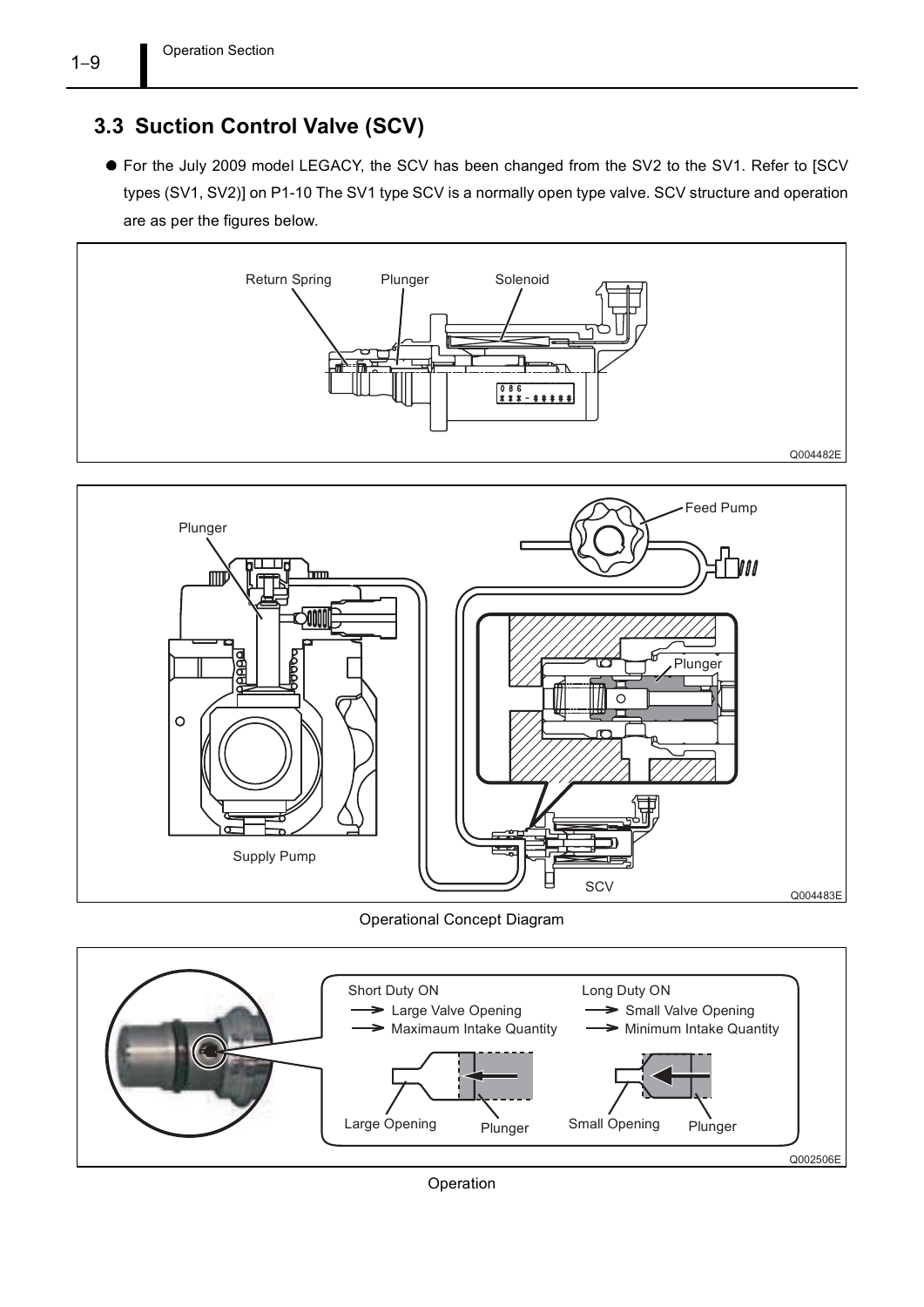#### (1) SCV types (SV1, SV2)

 The SCV is available in the SV1 type and SV2 type. The SV2 is a compact SCV, while the SV1 is a larger size version of the SV2.

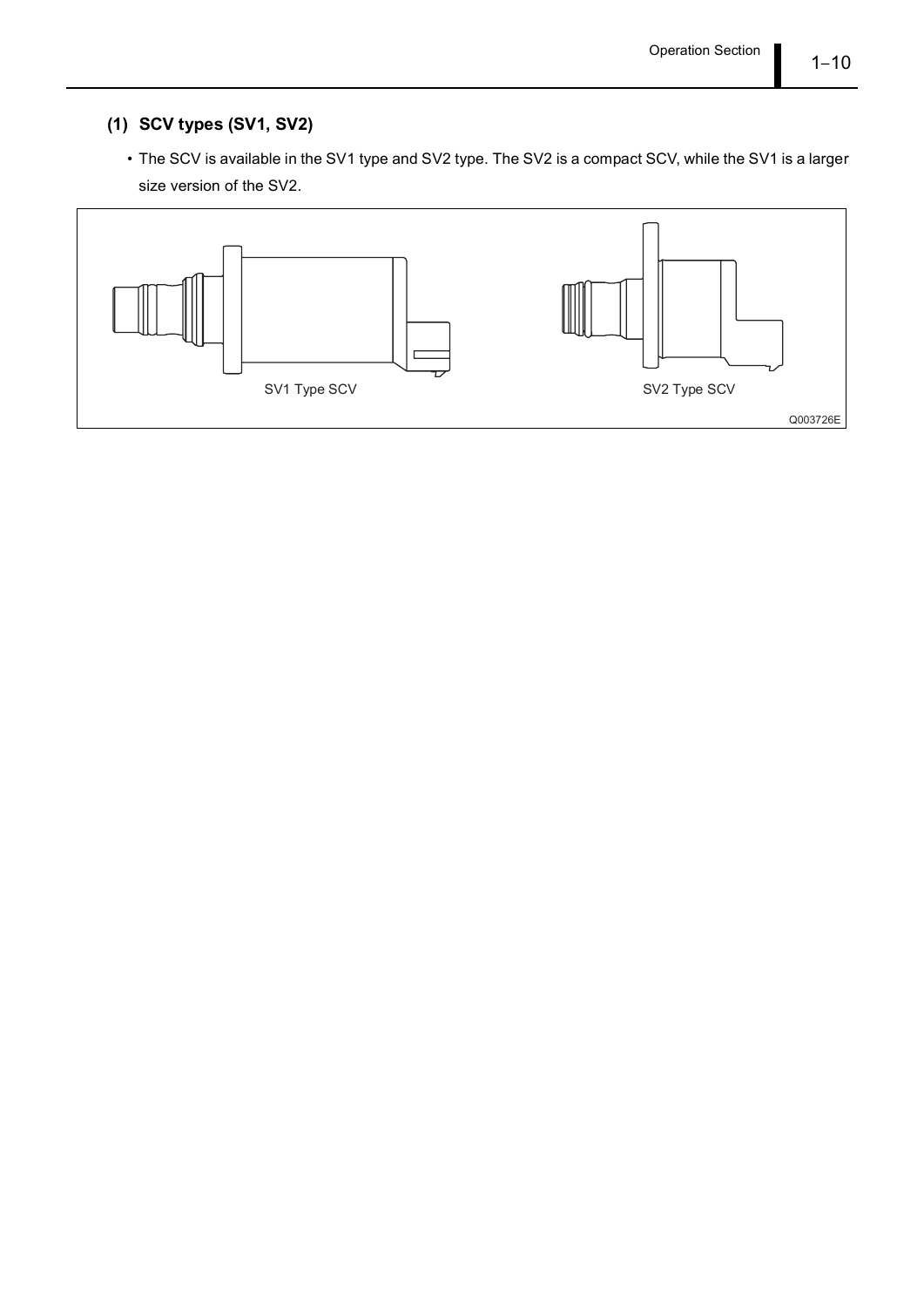## 4. RAIL

## 4.1 Outline

● The figure below shows the rail used with the EE20 engine CRS. The pressure limiter opens at 221 ± 9 MPa, and closes at 50 MPa.



### 4.2 Rail Pressure Sensor

The EE20 engine uses the conventional rail pressure sensor. Sensor output characteristics are shown below.



 $1 - 11$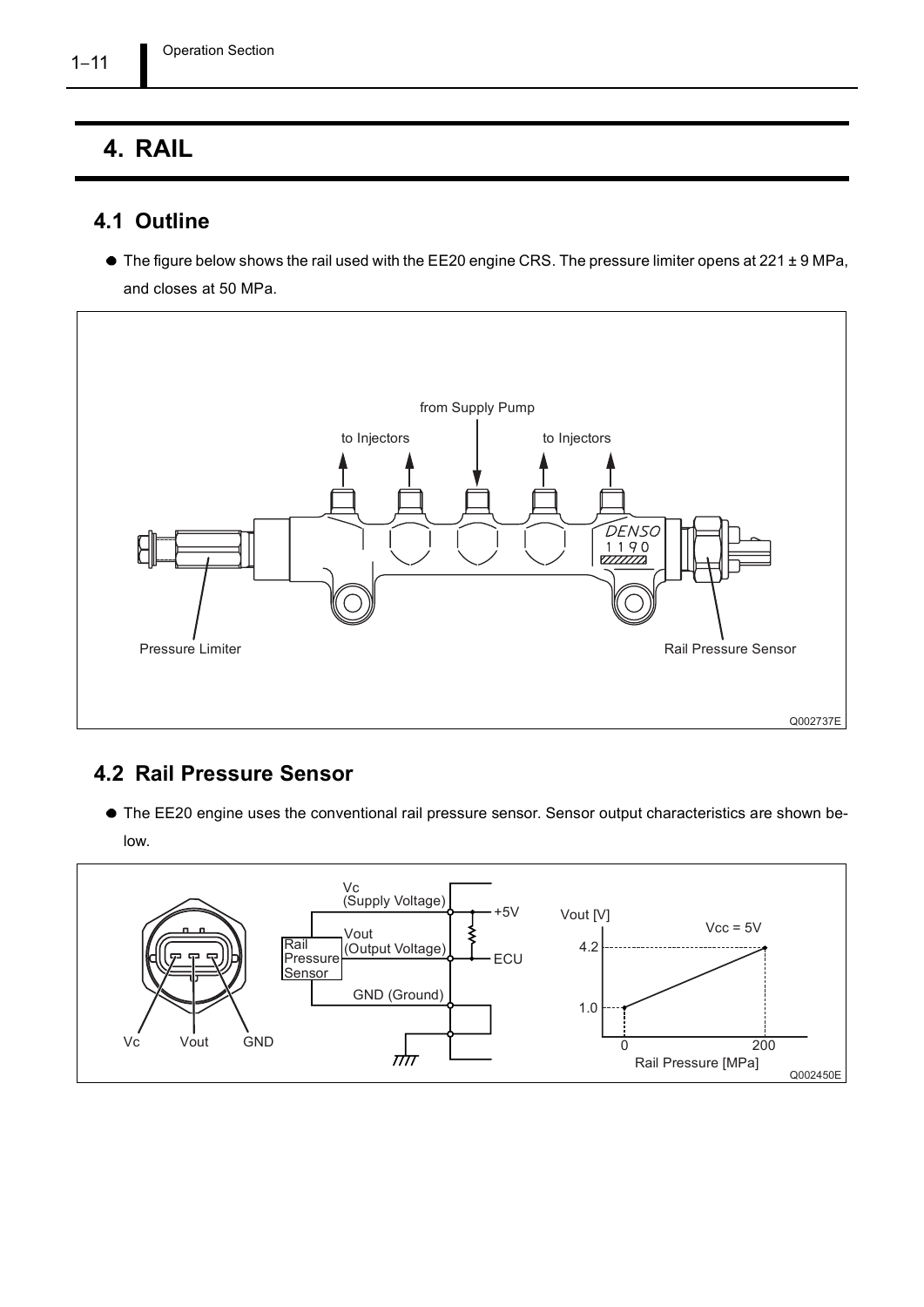## 5. INJECTORS

### 5.1 Outline

- The EE20 engine uses G2 type injectors with QR codes. The G2 injectors used with the EE20 engine are shorter (140.9 mm) than the conventional G2 injectors.
- The July 2009 model LEGACY uses high-pressure compliant, highly responsive G3 injectors. The shape of the G3 injector is identical to that of the G2 injector. However, the number of QR code (ID code) correction points has been increased from 10 to 12.

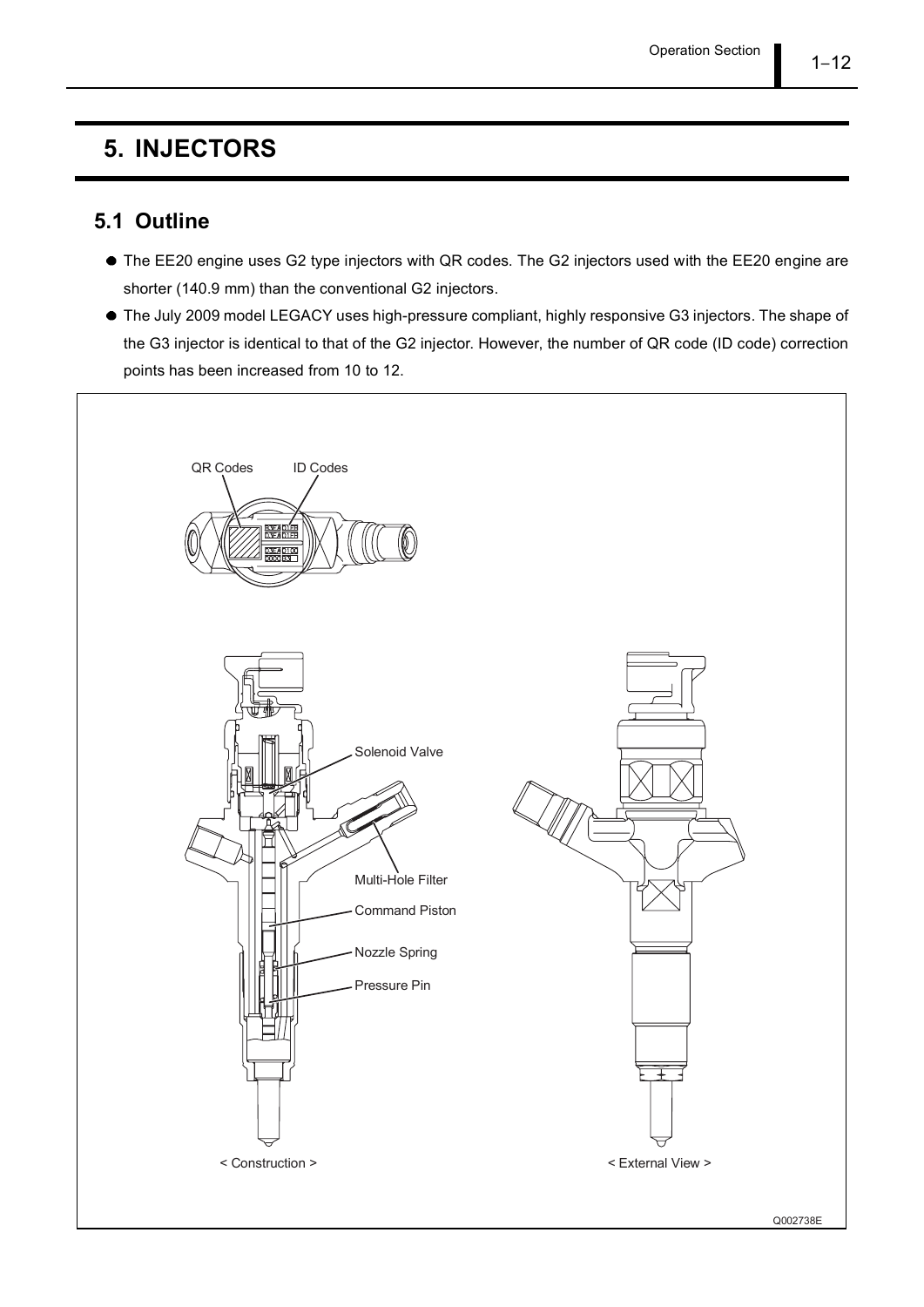

Correction Points Using QR Codes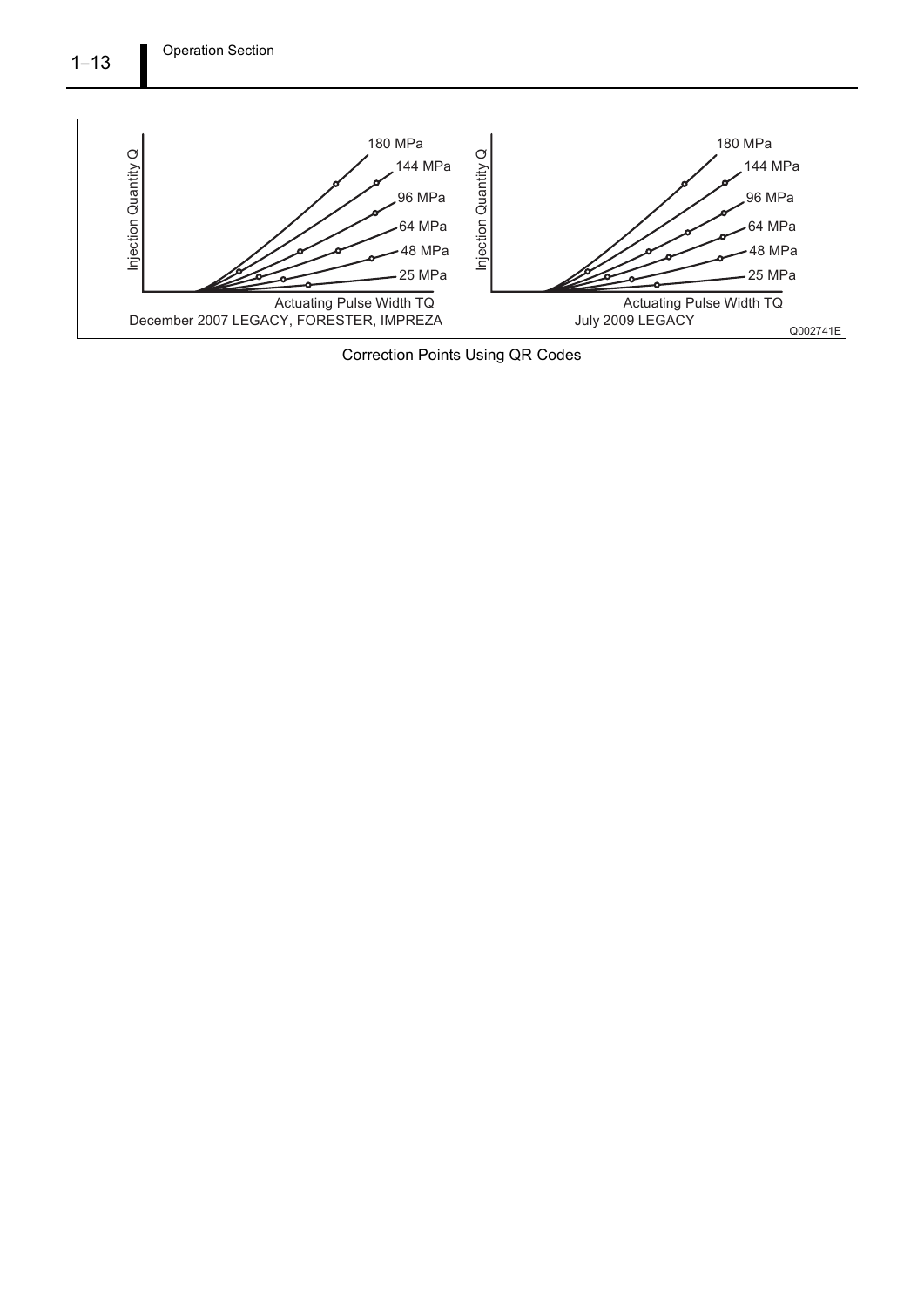## 6. CONTROL SYSTEM COMPONENTS

### 6.1 Engine Control System Diagram

- The diagram below shows the EE20 engine control system. The engine control system uses an oxidation catalyst and a Diesel Particulate Filter (DPF) exhaust gas purification device. Since the DPF used in the LEGACY simply accumulates Particulate Matter (PM), regeneration control is not performed. However, much like other DPFs, the DPF used in the FORESTER and IMPREZA performs regeneration control.
- The July 2009 model LEGACY now uses the same DPF system as the FORESTER and IMPREZA.

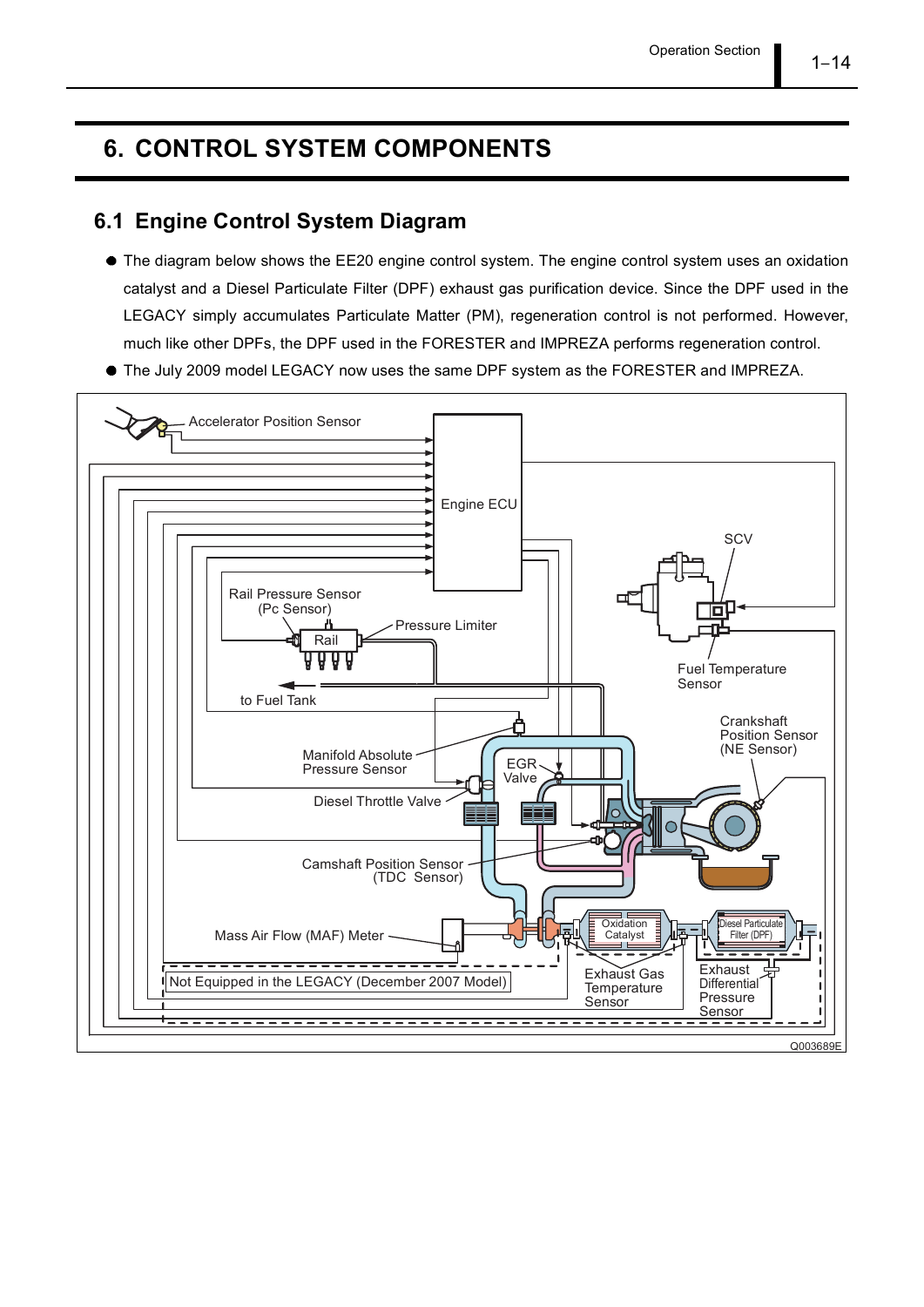## 6.2 Engine Electronic Control Unit (ECU)

The figure below is an external view of the engine ECU. For details on the connector terminal layout, refer to "10.2 Connector Terminal Layout".



External View of the LEGACY, FORESTER, IMPREZA Engine ECU



External View of the July 2009 Model LEGACY Engine ECU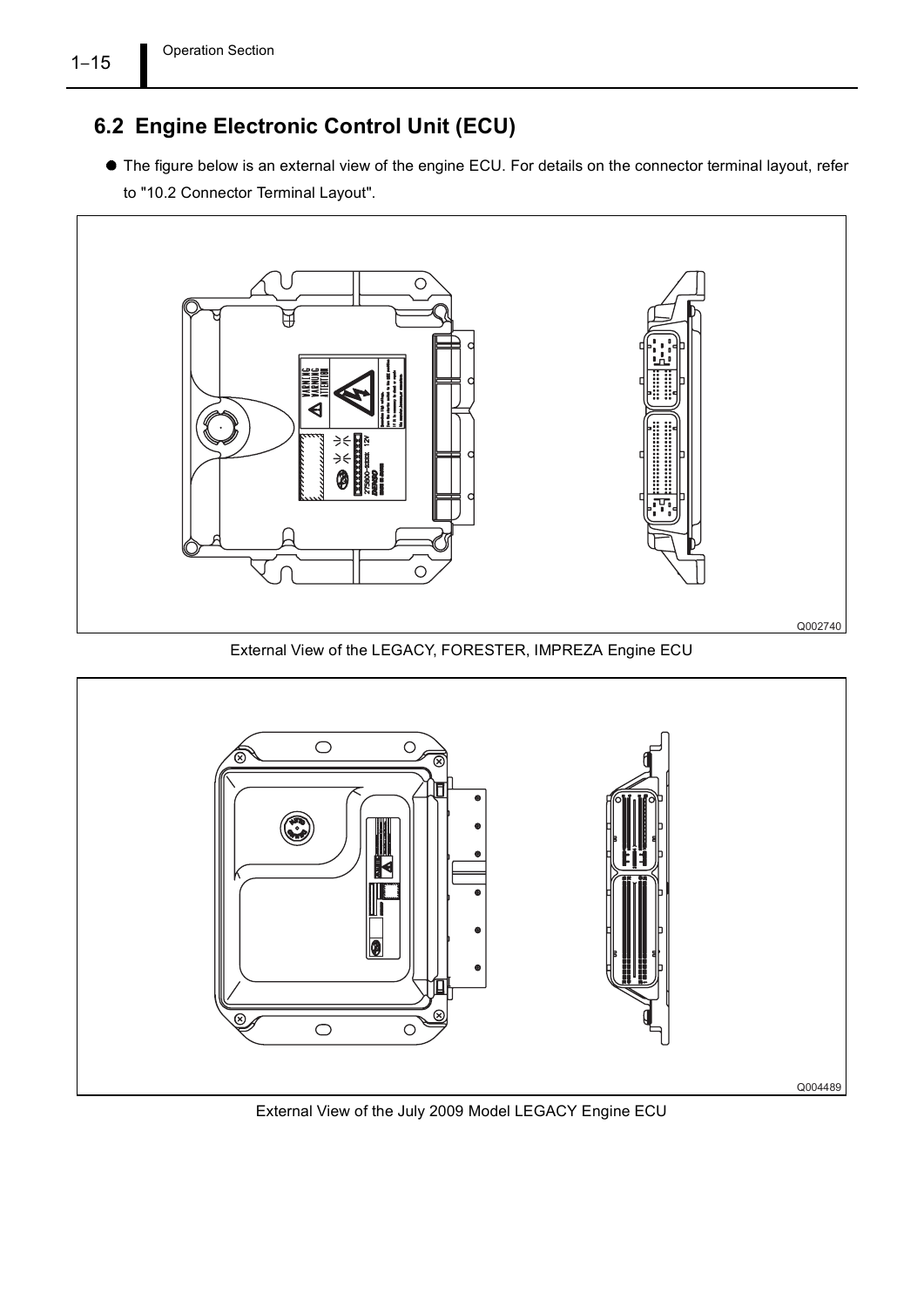## 6.3 Description of Sensors

#### (1) Crankshaft position sensor (NE)

 The crankshaft position sensor is installed near the flywheel pulsar gear on the flywheel to detect the crankshaft angle and output the engine speed signal. The sensor unit is a Magnetic Resistance Element (MRE) type.



#### Waveform for the crankshaft position sensor

 An NE pulsar is mounted on the crankshaft timing gear in order to output the signals that are used for detecting the crankshaft position. The pulsar gear consists of 56 teeth and 4 missing teeth per pulse, thus enabling the sensor to output 56 pulses for every revolution (360 ºCA) of the crankshaft.

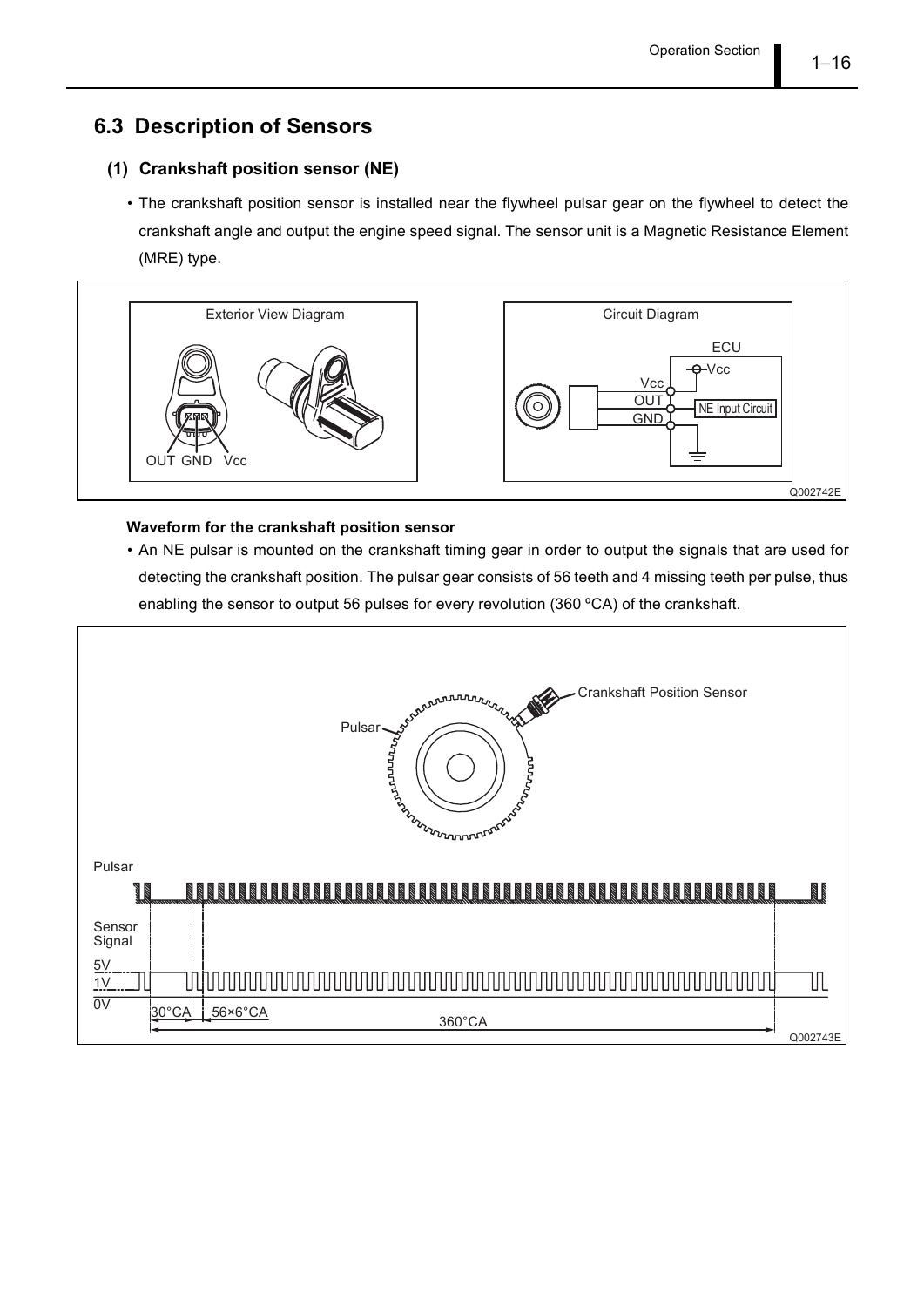#### Calculation timing for cylinder #1 Top Dead Center (TDC) of compression

 The pulsar gear on the camshaft position sensor (TDC) has one pulsar every 90 degrees, plus one additional pulse placed at an irregular interval. As a result, five pulses are output for every two revolutions of the engine (or one revolution of the pump). TDC of compression for the first cylinder occurs after the irregular pulse at 96 ºCA (refer to the chart below.)



#### (2) Accelerator pedal module (accelerator position sensor)

 The accelerator position sensor is a Hall element type sensor. Accelerator position is converted to an electrical signal that is output to the engine ECU.

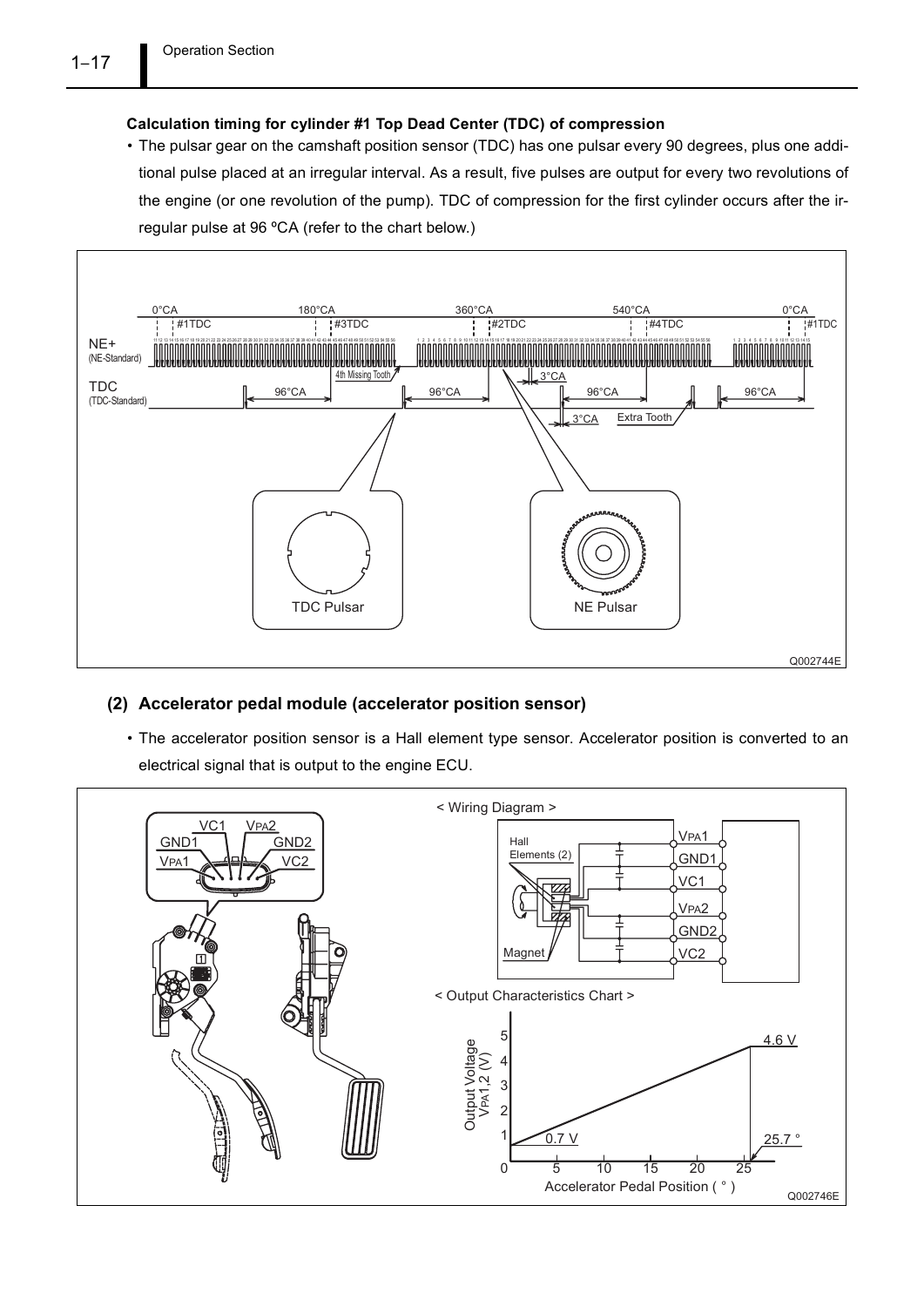#### (3) Mass Air Flow (MAF) meter

 The MAF meter detects the intake air flow (mass flow rate) into the hot-wire type air flow meter. The intake air flow is converted to a voltage value and transmitted to the ECU. The MAF meter is built into the intake air temperature sensor.



#### (4) Manifold absolute pressure sensor

 The manifold absolute pressure sensor detects intake air pressure. The manifold absolute pressure sensor also includes a thermistor-type temperature sensor.



#### (5) Other sensors (non-DENSO products for the July 2009 model LEGACY)

- The July 2009 model LEGACY also uses the sensors listed below for charging control.
	- $\checkmark$  Battery temperature sensor
	- $\checkmark$  Current sensor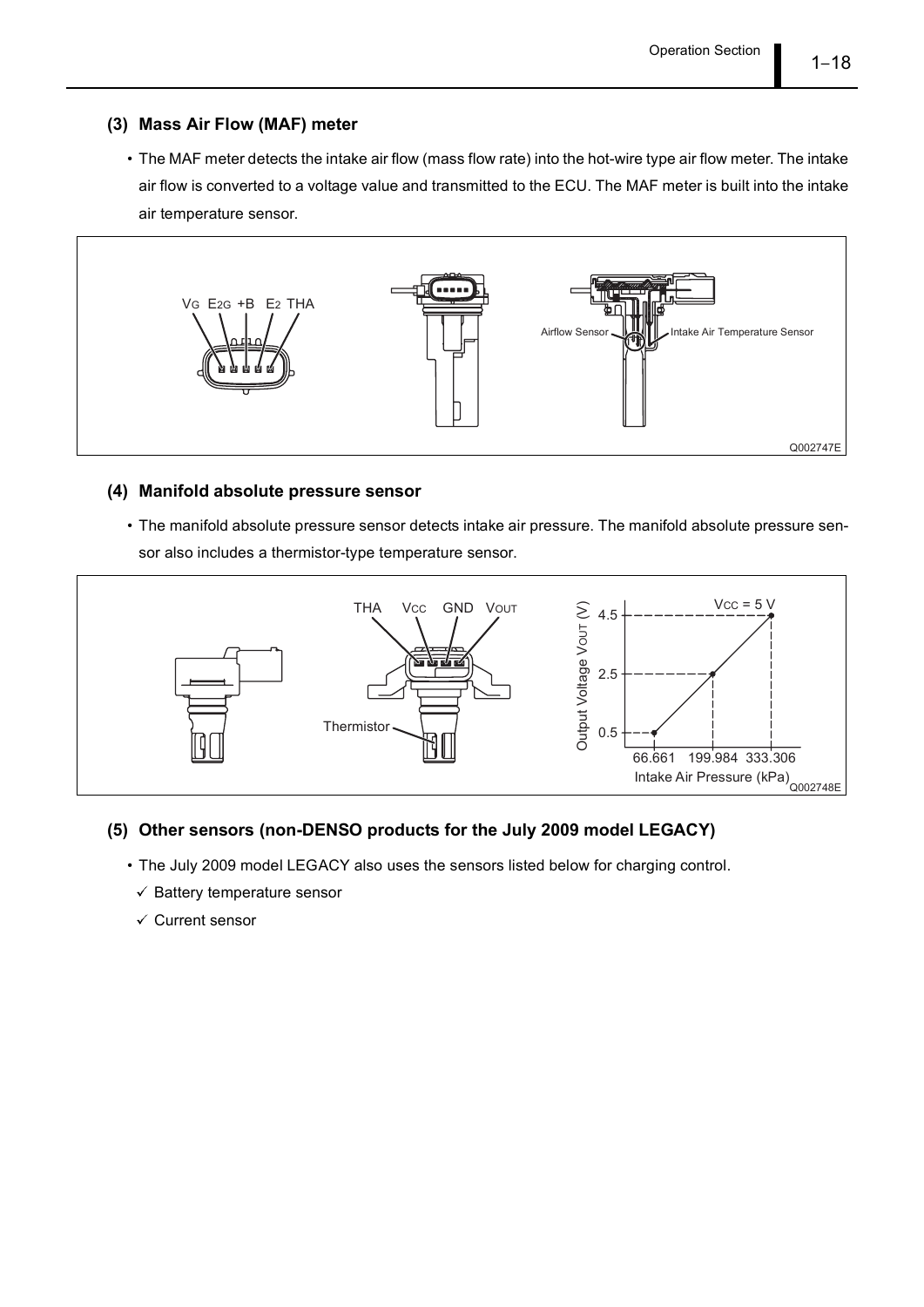Operation Section

## 7. CONTROL SYSTEMS OPERATION

### 7.1 Fuel Injection Control

- The following conventional controls are used to adjust fuel injection: fuel injection quantity control, fuel injection timing control, fuel injection rate control, fuel injection pressure control. The proceeding section explains controls unique to the EE20 engine CRS.
- Since the DPF used in the FORESTER and IMPREZA CRS has changed, fuel injection rate control has been added to the DPF regeneration control.

#### (1) Fuel injection rate control

 Excluding when DPF regeneration control is active, the injection patterns for the FORESTER and IMPRE-ZA CRS are indicated in the figure below. Pre-injection is performed in nearly all regions, while after-injection is performed under moderate engine load and moderate engine rotational speeds. Pilot injection occurs in the idle speed region, and is added to both pre-injection and after-injection. In addition, main injection only occurs when the engine is at high rotational speeds and high output. Under injection timing control, each individual interval is controlled after the main injection timing is determined.

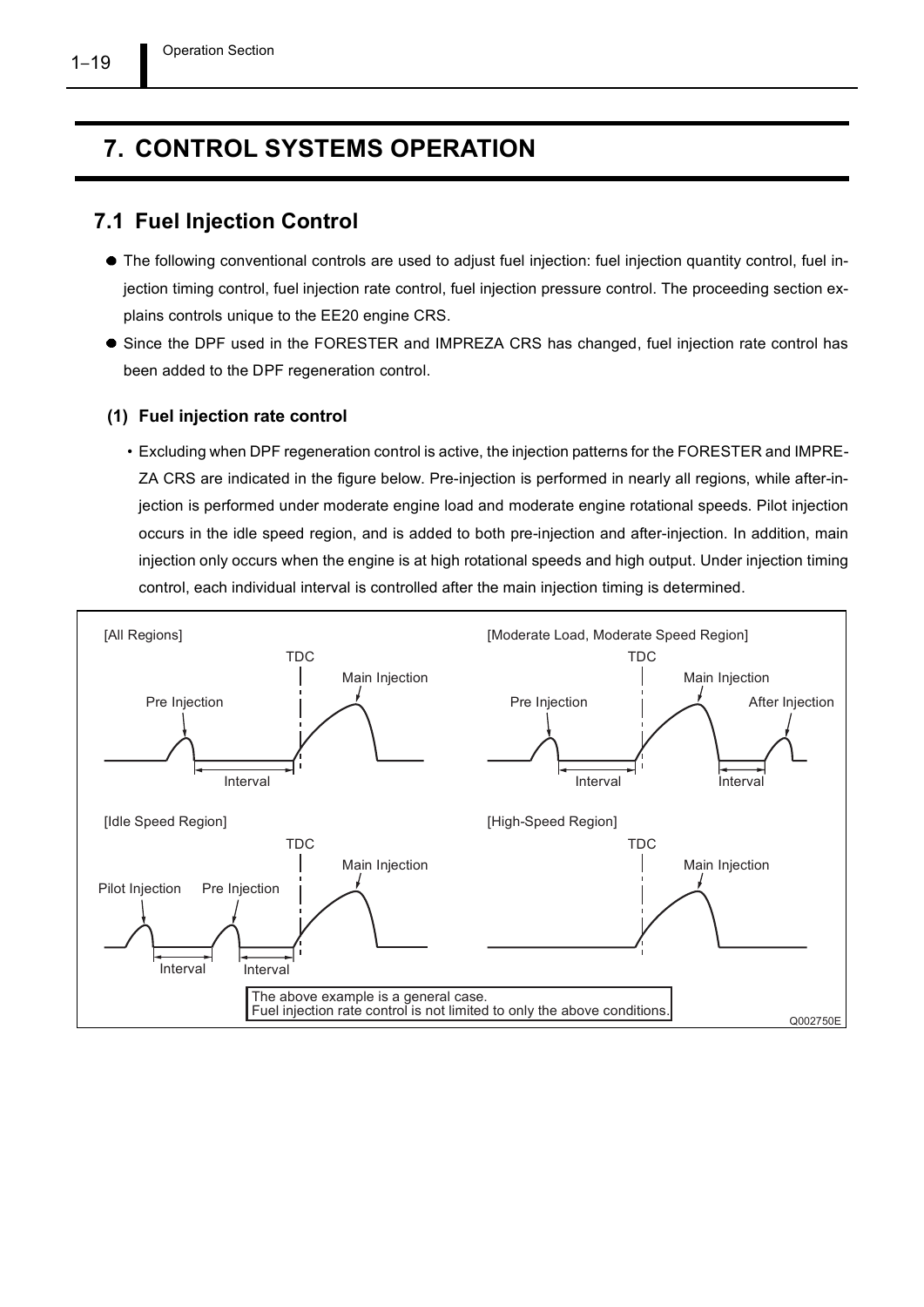#### DPF control (July 2009 model LEGACY, FORESTER, IMPREZA)

 When the PM accumulated in the DPF is forcibly processed (when a fixed quantity of PM has been accumulated), injection occurs as per the figure below. As a result, the DPF temperature increases, and the PM undergoes oxidation treatment. When DPF regeneration occurs in the high rotational speed region, the number of injection stages is limited by heat generated from the ECU. Therefore, pre-injection is stopped, and post-injection takes precedence.



#### Exhaust gas temperature sensor

 $\checkmark$  The exhaust gas temperature sensor is installed in front of the oxidation catalyst and DPF to detect the gas temperature before the oxidation catalyst and DPF. The sensor then sends signals to the engine ECU to control temperature increases in the oxidation catalyst and DPF. The sensor portion is a thermistor element in which resistance changes according to temperature variations.

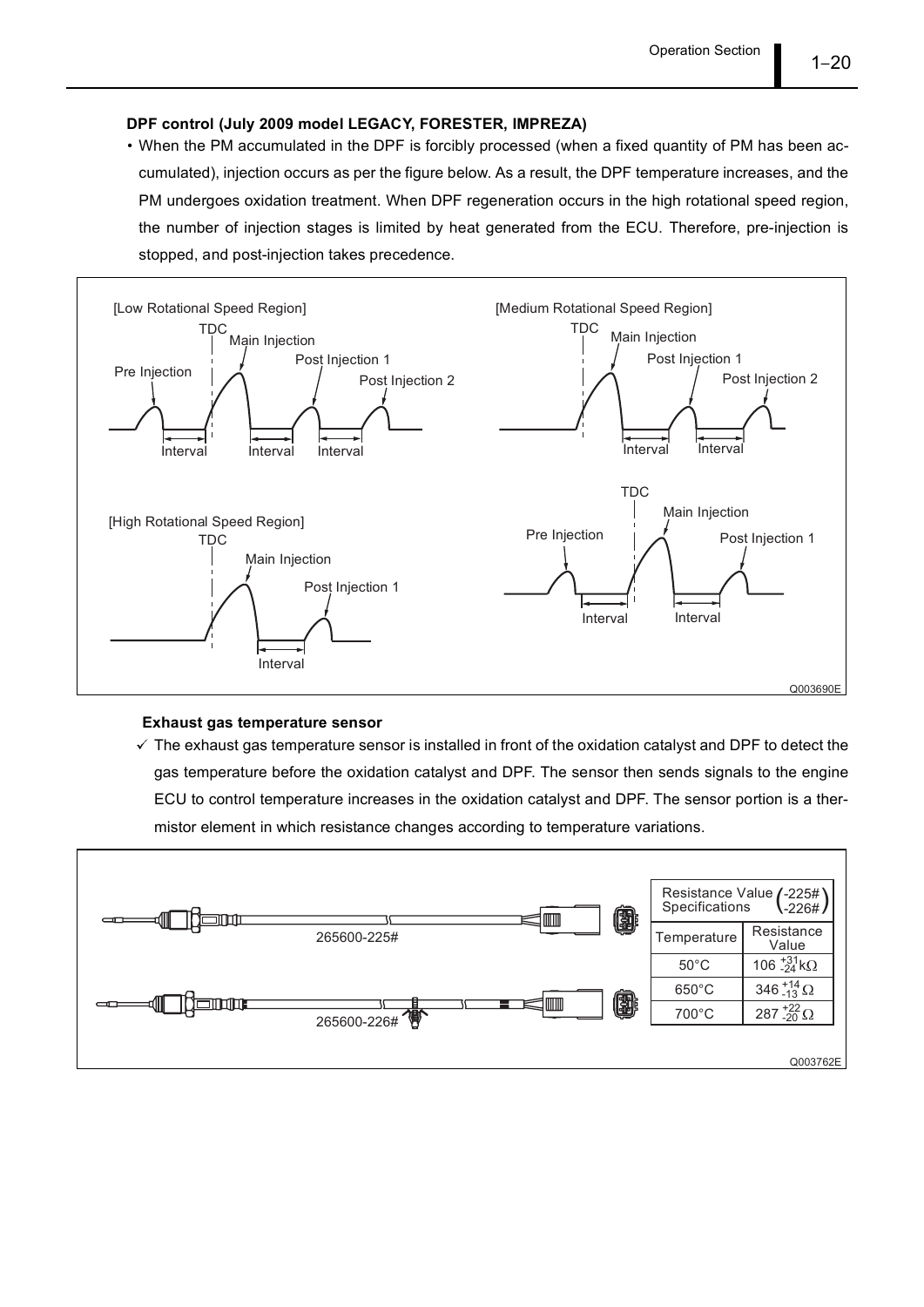#### (2) Supply pump learning

#### Purpose

 Supply pump learning is performed so that the relationship between the actuation current for the supply pump SCV, and the discharge quantity can be studied in order to satisfactorily maintain pressure control.

#### **Outline**

 When the conditions for idle speed are satisfied, the standard SCV actuation current value is calculated. Learning is then performed by comparing the difference between the actuation current that suits the actual discharge rate, and the previously calculated standard value. The difference in the two current values is then used as a basis to correct SCV actuation current in accordance with the command value for the discharge quantity. When the supply pump is replaced, it is necessary to initialize all prior learning values. Learning value initialization is used with diagnostic tools.



#### (3) Microinjection quantity learning control

#### **Outline**

 Quantity learning control is used in every vehicle engine (injector) to preserve the accuracy of the pilot injection quantity. This type of control is first performed when shipped from the factory (L/O), and later is automatically performed every time the vehicle runs a set distance (for details, see item "A"). Due to quantity learning control, the accuracy of each injector can be preserved not only initially, but also as deterioration in injection occurs over time. Learning control stores correction values in the ECU. During normal driving operations, these correction values are used to make modifications to injection commands, resulting in accurate microinjection.

#### Learning operations

 For every two no load, idle instability conditions established (see chart "A" below) quantity learning takes place. In addition, it is also possible to perform quantity learning control manually as a diagnostic tool.

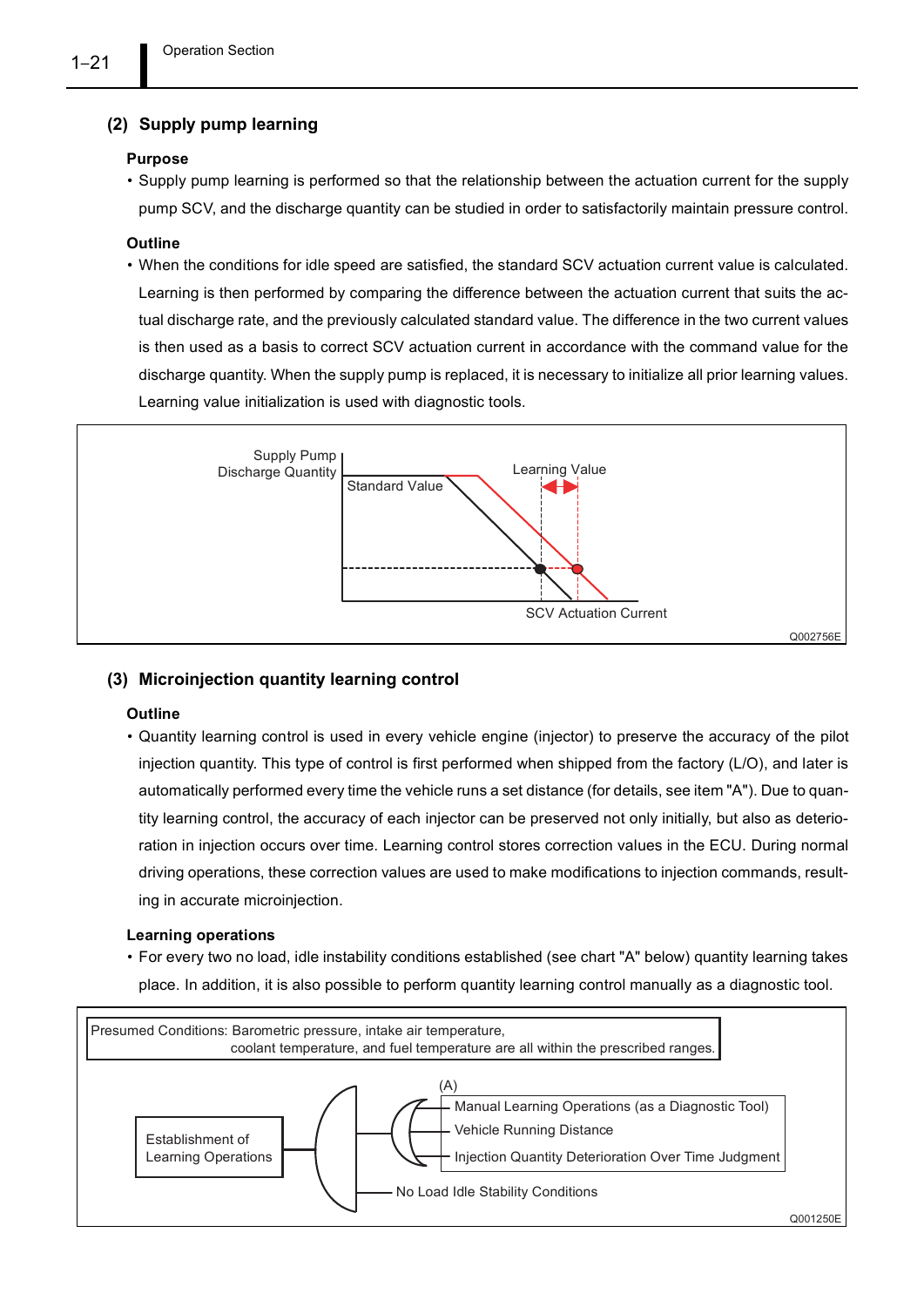#### Operational outline

 Microinjection quantity learning control provides feedback related to ISC (target rotational speed correction quantity) and FCCB (cylinder-to-cylinder correction quantity). Feedback is based on engine rotational speed to apply injection quantity control. Corrections are applied to each cylinder based on ISC and FCCB correction information, and the corrected injection quantities are calculated. Under microinjection quantity learning control, injection is divided into five injections. Therefore, the "learning value" is calculated as the corrected injection quantities for ISC and FCCB, divided by five injections.

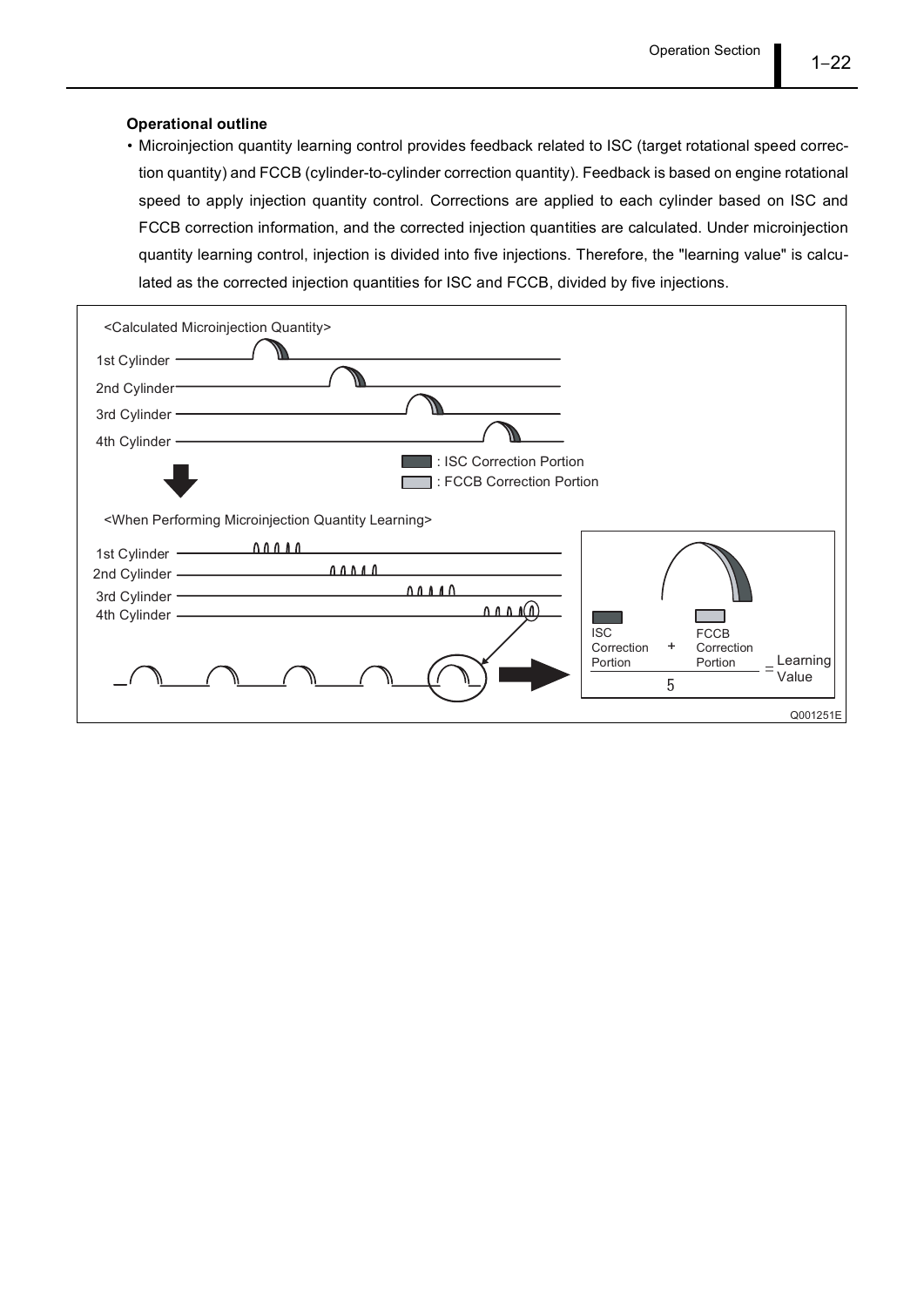## 7.2 Other Systems

#### (1) EGR fully-closed learning

#### Purpose

 EGR fully-closed learning is used to store the initial value for the EGR position sensor in order to execute troubleshooting (related to the EGR valve position.)

#### **Outline**

 EGR fully-closed learning stores the EGR position sensor output when the EGR valve is actuated to the fully closed position. This learning only occurs when the ignition switch is initially turned off. In the following figure, an abnormality is determined if voltage reaches or exceeds a prescribed value in comparison to the stored value.



#### Conditions for learning execution

- EGR fully-closed learning is executed when all of the following conditions are met.
	- $\checkmark$  Initial learning has not been executed
	- $\checkmark$  Coolant temperature is within the prescribed conditions (20 $\degree$ C to 60 $\degree$ C)
	- $\checkmark$  Battery voltage is at or above the prescribed value (10.5 V)
	- $\checkmark$  EGR is operating normally
	- $\checkmark$  The ignition switch is off
	- $\checkmark$  The engine is stopped

#### [ REFERENCE ]

When replacing the EGR, it is necessary to reset the initial learning completion record, and conduct learning again.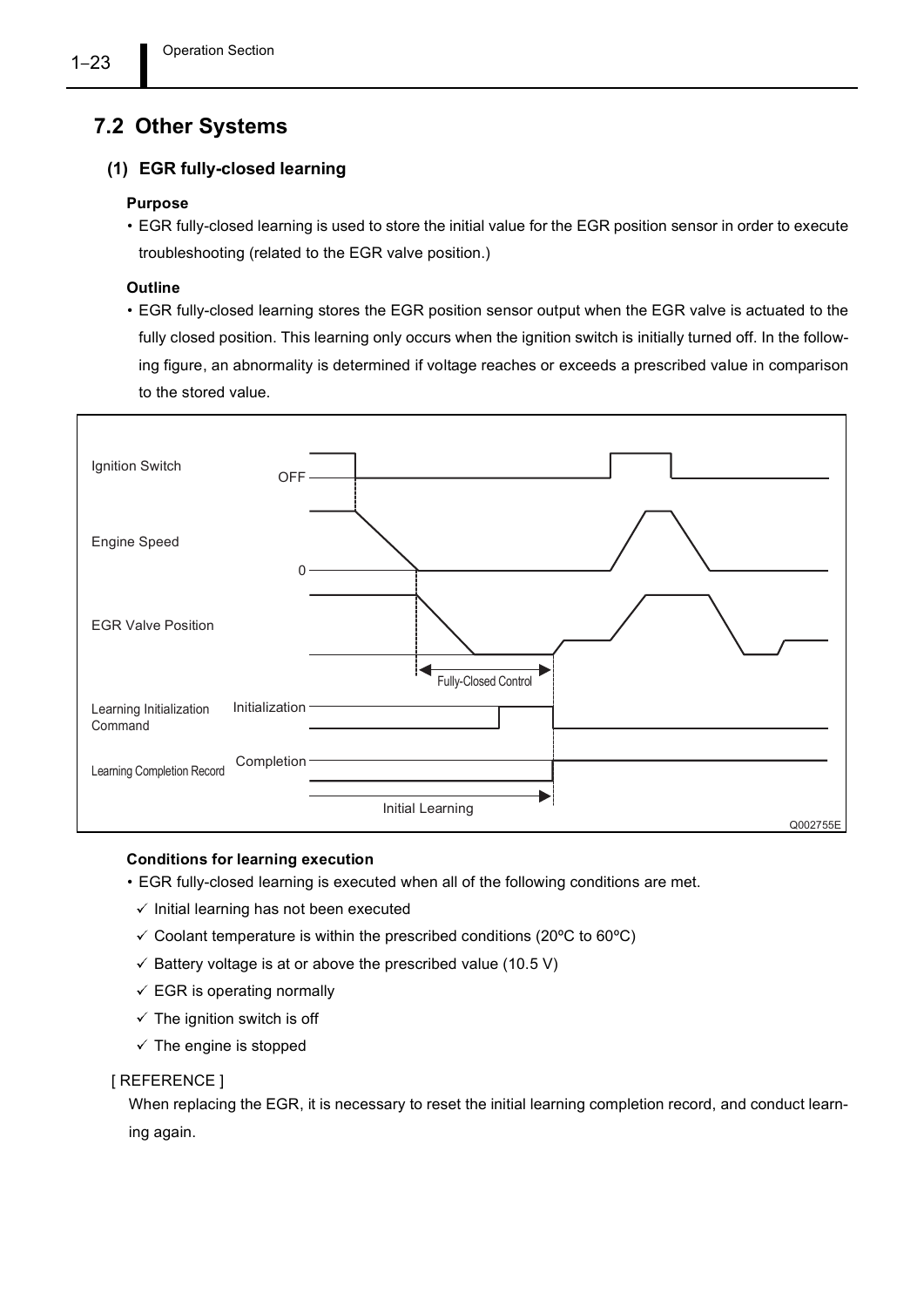## 8. ADDITIONAL EQUIPMENT

## 8.1 Saddle Transfer Module (Level Sensor Assembly)

#### **Outline**

The saddle transfer module moves fuel from the sub side of the fuel tank to the main side of the fuel tank. The fuel in the main side is circulated by an external fuel transfer pump. This flow path is utilized to send fuel from the sub side to the main side via a jet pump.

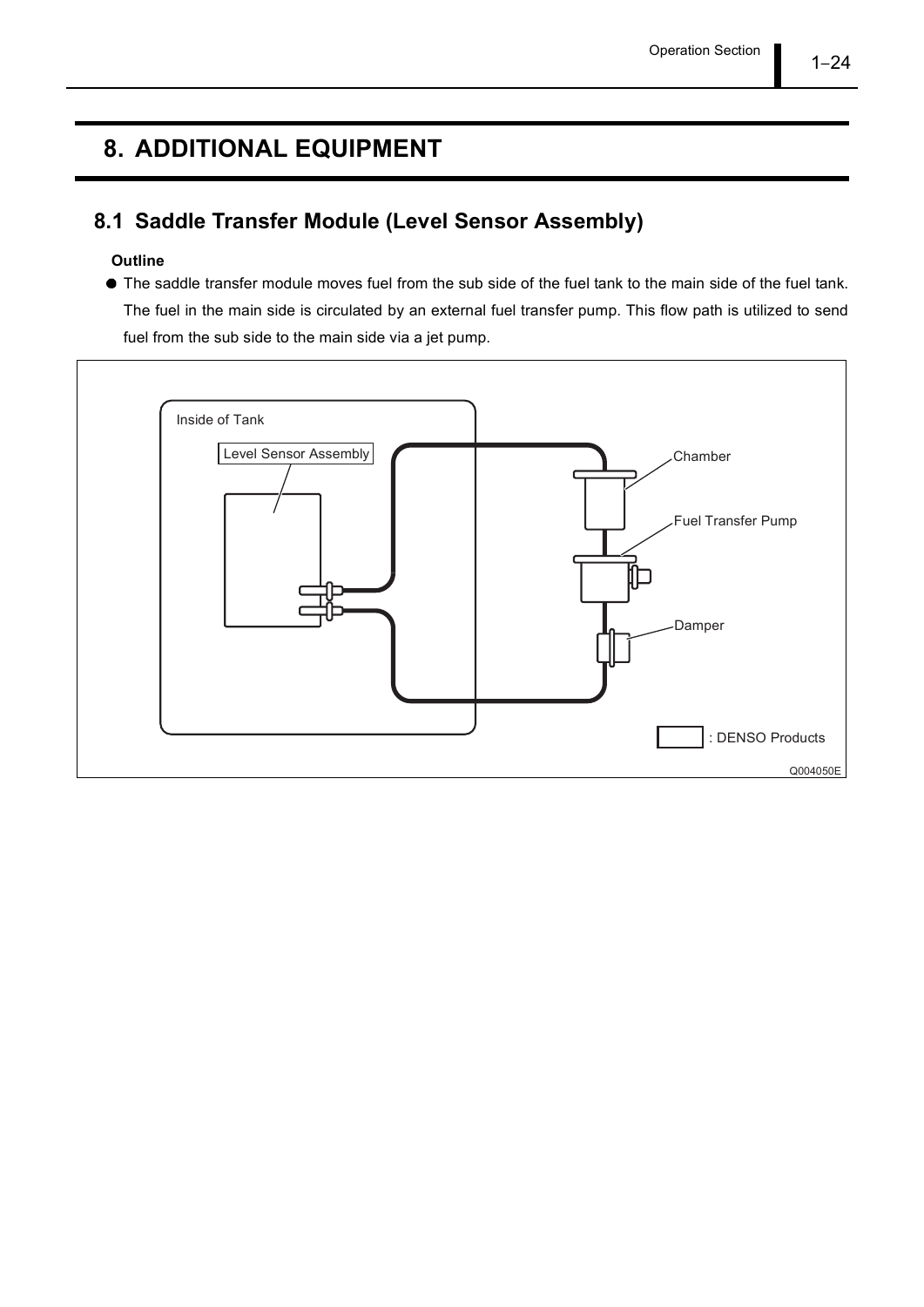#### Fuel flow

The fuel transfer pump draws in and circulates fuel from inside the level sensor assembly, then sends the fuel to the jet pump (also within the level sensor assembly). At this time, the jet pump draws fuel up from the sub side of the tank, and then sends this fuel together with the circulated fuel to the chamber within the level sensor assembly. In addition, an ancillary function keeps the temperature of the fuel sent to the supply pump low. A low fuel temperature is maintained by distributing return fuel from the engine inside and outside of the level sensor assembly in equal quantities.



#### Construction

Level sensor assembly construction is shown in the figure below.

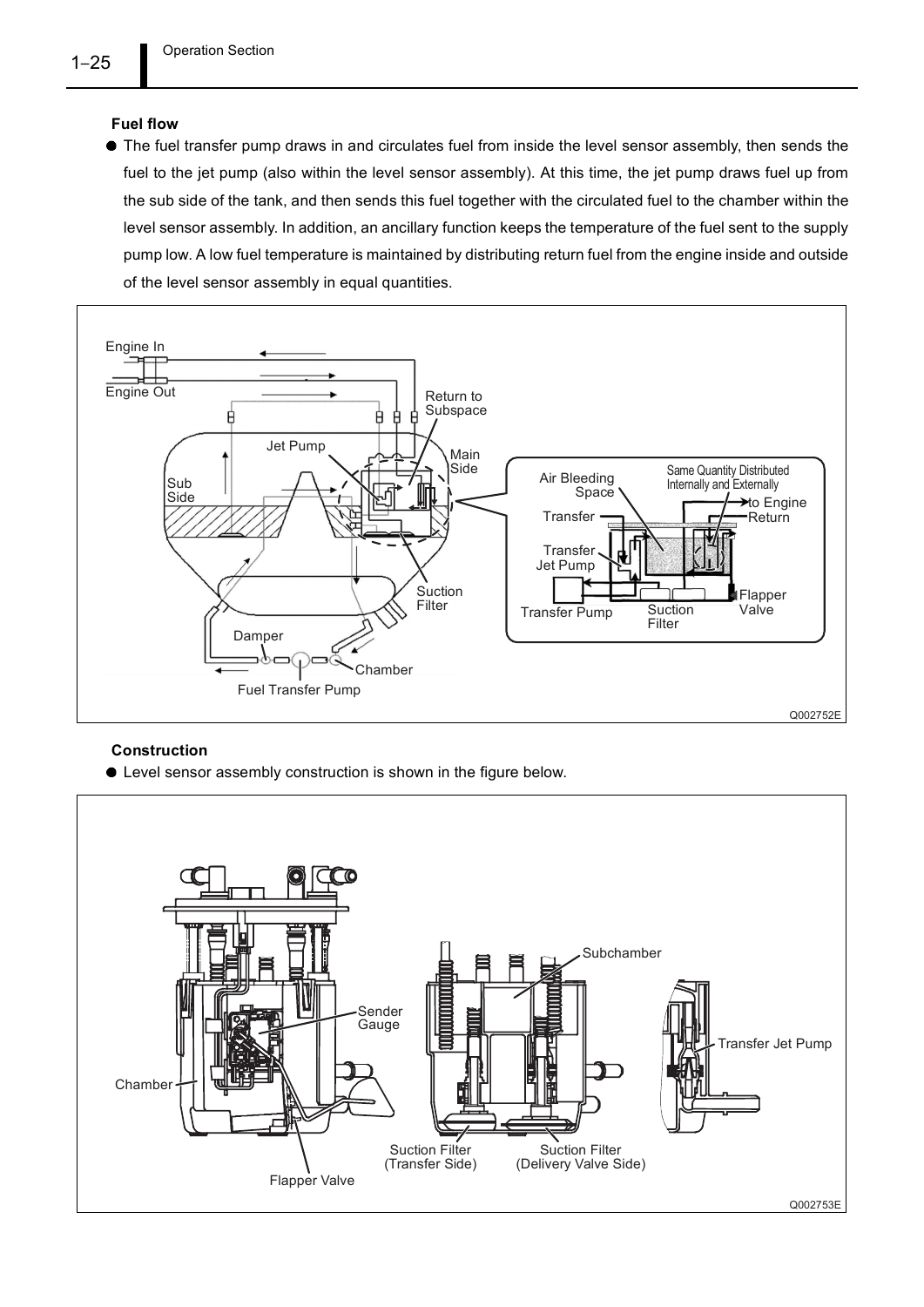#### Fuel transfer operations

The external fuel pump normally operates when the engine key is on. Fuel sent to the jet pump is transferred via the following operations (refer to the figure below). The jet pump draws fuel up from the sub side of the fuel tank during "Saddle Transfer", with portion "A" of the pump acting as a venturi (diaphragm). As fuel passes region "A", a vacuum is drawn downstream of the venturi. The region where the vacuum is drawn is connected to the sub side of the fuel tank by a hose. When a vacuum is drawn, fuel from the sub side of the tank is suctioned into the main side.

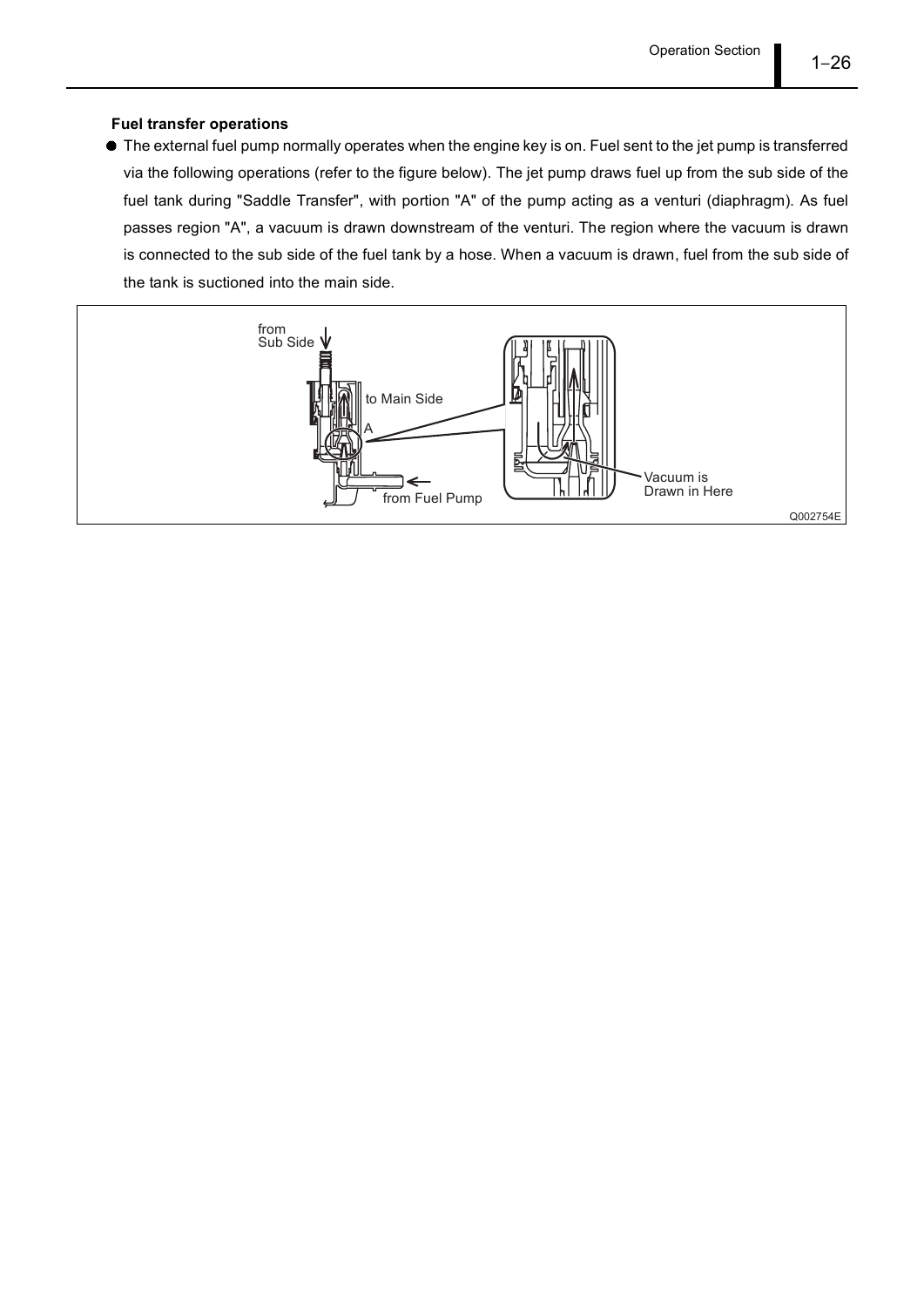## 9. DIAGNOSTIC TROUBLE CODES (DTC)

## 9.1 DTC Table

#### DTCs Common to the LEGACY, FORESTER, and IMPREZA

| <b>DTC</b> | MIL ON/OFF | Detection Item                                                                                                             |
|------------|------------|----------------------------------------------------------------------------------------------------------------------------|
| P0016      | ON         | Crankshaft position-camshaft position correlation                                                                          |
| P0046      | ON         | Variable Nozzle Turbo (VNT) Electric Vacuum Regulating Valve (EVRV) abnor-<br>mality                                       |
| P0088      | ON         | Abnormally high rail pressure                                                                                              |
| P0089      | <b>OFF</b> | Fuel pressure regulator 1 performance (pressure limiter valve opening abnor-<br>mality)                                    |
| P0093      | ON         | Fuel system leak detected-large leak                                                                                       |
| P0097      | <b>ON</b>  | Intake air temperature sensor circuit low                                                                                  |
| P0098      | <b>ON</b>  | Intake air temperature sensor circuit high                                                                                 |
| P0101      | ON         | Abnormal Mass Air Flow (MAF) meter characteristics                                                                         |
| P0102      | <b>ON</b>  | MAF circuit low input                                                                                                      |
| P0103      | ON         | MAF circuit high input                                                                                                     |
| P0106      | ON         | Manifold absolute pressure/barometric pressure circuit range/performance (not<br>available for the July 2009 model LEGACY) |
| P0107      | ON         | Manifold absolute pressure/barometric pressure circuit low input                                                           |
| P0108      | ON         | Manifold absolute pressure/barometric pressure circuit high input                                                          |
| P0112      | ON         | Intake air temperature sensor 1 circuit low                                                                                |
| P0113      | ON         | Intake air temperature sensor 1 circuit high                                                                               |
| P0116      | ON         | Engine coolant temperature circuit range/performance                                                                       |
| P0117      | ON         | Engine coolant temperature circuit low                                                                                     |
| P0118      | ON         | Engine coolant temperature circuit high                                                                                    |
| P0122      | ON         | Throttle/pedal position sensor/switch circuit low (diesel throttle sensor low)                                             |
| P0123      | <b>ON</b>  | Throttle/pedal position sensor/switch circuit high (diesel throttle sensor high)                                           |
| P0182      | ON         | Fuel temperature sensor circuit low                                                                                        |
| P0183      | ON         | Fuel temperature sensor circuit high                                                                                       |
| P0191      | ON         | Abnormal rail pressure sensor characteristics                                                                              |
| P0192      | ON         | Rail pressure sensor circuit low                                                                                           |
| P0193      | ON         | Rail pressure sensor circuit high                                                                                          |
| P0201      | ON         | Injector circuit/open-cylinder 1 (TWV 1 actuation system open circuit)                                                     |
| P0202      | ON         | Injector circuit/open-cylinder 2 (TWV 3 actuation system open circuit)                                                     |
| P0203      | ON         | Injector circuit/open-cylinder 3 (TWV 2 actuation system open circuit)                                                     |
| P0204      | ON         | Injector circuit/open-cylinder 4 (TWV 4 actuation system open circuit)                                                     |
| P0219      | <b>OFF</b> | Engine over speed condition                                                                                                |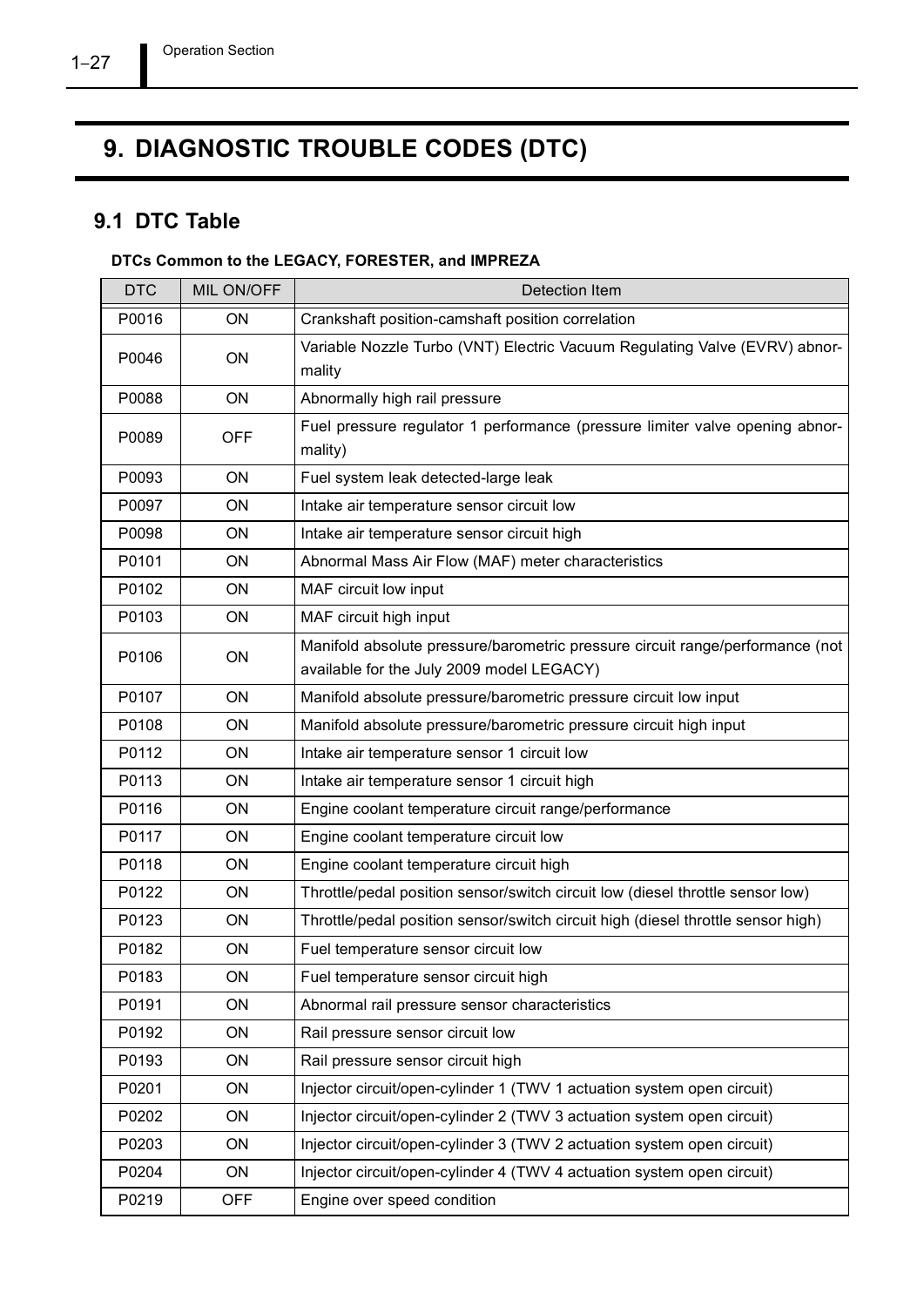| <b>DTC</b> | MIL ON/OFF | Detection Item                                                                                                        |
|------------|------------|-----------------------------------------------------------------------------------------------------------------------|
| P0301      | ON         | Cylinder 1 misfire detected                                                                                           |
| P0302      | ON         | Cylinder 2 misfire detected                                                                                           |
| P0303      | ON         | Cylinder 3 misfire detected                                                                                           |
| P0304      | ON         | Cylinder 4 misfire detected                                                                                           |
| P0335      | ON         | Crankshaft position sensor circuit                                                                                    |
| P0336      | ON         | Crankshaft position sensor circuit range/performance                                                                  |
| P0340      | ON         | Camshaft position sensor circuit (no cylinder recognition sensor pulse input)                                         |
| P0341      | ON         | Camshaft position sensor circuit range/performance (abnormal number of cylin-<br>der recognition sensor pulse inputs) |
| P0403      | ON         | Exhaust Gas Recirculation (EGR) control circuit                                                                       |
| P0404      | ON         | EGR control circuit range/performance                                                                                 |
| P0405      | ON         | EGR sensor circuit low                                                                                                |
| P0406      | ON         | EGR sensor circuit high                                                                                               |
| P0409      | ON         | <b>EGR</b> sensor circuit                                                                                             |
| P0462      | ON         | Fuel level sensor circuit low                                                                                         |
| P0463      | ON         | Fuel level sensor circuit high                                                                                        |
| P0500      | ON         | Vehicle speed sensor                                                                                                  |
| P0512      | ON         | Starter request circuit                                                                                               |
| P0513      | <b>OFF</b> | Incorrect immobilizer key                                                                                             |
| P0600      | ON         | Serial communication link                                                                                             |
| P0604      | ON         | RAM abnormality                                                                                                       |
| P0605      | ON         | Engine ECU Flash ROM abnormality                                                                                      |
| P0606      | ON         | CPU abnormality (main IC abnormality)                                                                                 |
| P0628      | ON         | Fuel pump control circuit low {Suction Control Valve (SCV) actuation system<br>abnormality}                           |
| P0629      | ON         | Fuel pump control circuit high (SCV +B short)                                                                         |
| P0638      | ON         | Throttle actuator control range/Performance                                                                           |
| P0704      | ON         | Clutch switch input circuit malfunction                                                                               |
| P0850      | ON         | Park/neutral switch input circuit                                                                                     |
| P1201      | ON         | QR data failure to write abnormality                                                                                  |
| P1202      | ON         | QR data abnormality                                                                                                   |
| P1203      | ON         | QR correction information input abnormality                                                                           |
| P1213      | ON         | Low charge                                                                                                            |
| P1214      | ON         | Overcharge                                                                                                            |
| P1232      | ON         | Pump single cylinder abnormality detection                                                                            |
| P1233      | ON         | Pump protection failure flag                                                                                          |
| P1234      | ON         | Pump replacement failure flag                                                                                         |
| P1380      | ON         | Glow voltage low                                                                                                      |
| P1382      | ON         | Glow voltage high                                                                                                     |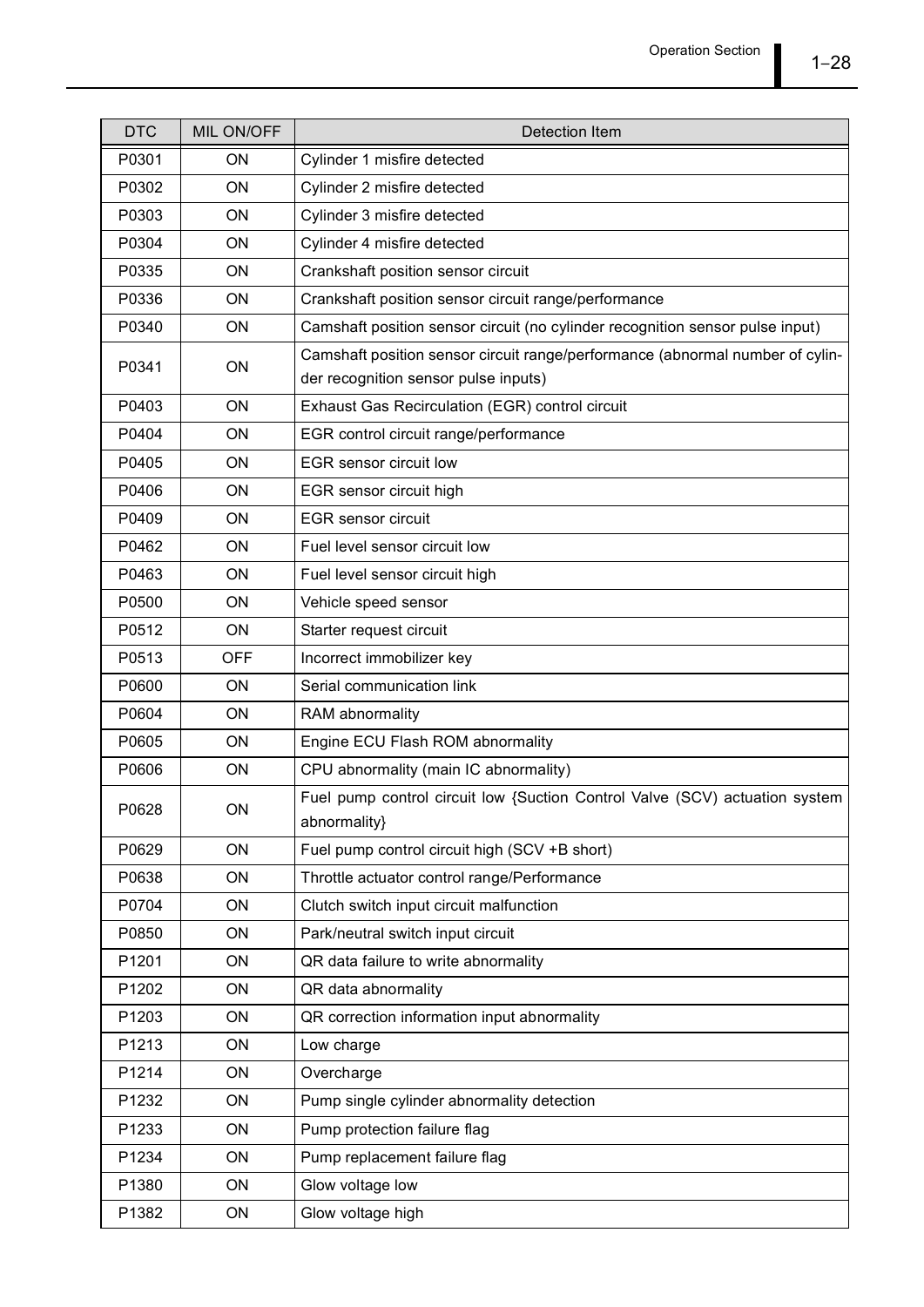| <b>DTC</b>        | MIL ON/OFF | Detection Item                                                                                                              |  |
|-------------------|------------|-----------------------------------------------------------------------------------------------------------------------------|--|
| P <sub>1519</sub> | ON         | Starter switch 2 circuit abnormality (off)                                                                                  |  |
| P1520             | ON         | Starter switch 2 circuit abnormality (on)                                                                                   |  |
| P1560             | ON         | Backup power supply abnormality                                                                                             |  |
| P <sub>1570</sub> | <b>OFF</b> | Immobilizer antenna system abnormality                                                                                      |  |
| P <sub>1571</sub> | <b>OFF</b> | Immobilizer identification code inconsistency                                                                               |  |
| P1572             | <b>OFF</b> | Communication abnormality between CRS and immobilizer                                                                       |  |
| P1574             | <b>OFF</b> | Communication abnormality between key and immobilizer                                                                       |  |
| P1576             | <b>OFF</b> | CRS unit Electronically Erasable and Programmable Read Only Memory<br>(EEPROM) abnormality                                  |  |
| P1577             | <b>OFF</b> | Immobilizer unit EEPROM abnormality                                                                                         |  |
| P1578             | <b>OFF</b> | Meter abnormality                                                                                                           |  |
| P1607             | ON         | CPU abnormality (monitoring IC abnormality)                                                                                 |  |
| P1616             | ON         | Starter cut relay open circuit detection                                                                                    |  |
| P2101             | ON         | Throttle actuator control motor circuit range/performance                                                                   |  |
| P2122             | ON         | Throttle/pedal position sensor/switch "D" circuit low input (accelerator position<br>sensor 1 low)                          |  |
| P2123             | ON         | Throttle/pedal position sensor/switch "D" circuit low input (accelerator position<br>sensor 1 high)                         |  |
| P2127             | ON         | Throttle/pedal position sensor/switch "E" circuit low input (accelerator position<br>sensor 2 low)                          |  |
| P2128             | ON         | Throttle/pedal position sensor/switch "E" circuit high input (accelerator position<br>sensor 2 high)                        |  |
| P2138             | ON         | Throttle/pedal position sensor/switch "D"/"E" voltage correlation (abnormal<br>accelerator position sensor characteristics) |  |
| P2146             | ON         | Fuel injector group "A" supply voltage circuit/open                                                                         |  |
| P2147             | ON         | Fuel injector group "A" supply voltage circuit low                                                                          |  |
| P2148             | ON         | Fuel injector group "A" supply voltage circuit high                                                                         |  |
| P2149             | ON         | Fuel Injector group "B" supply voltage circuit/open                                                                         |  |
| P2228             | ON         | Barometric pressure circuit low                                                                                             |  |
| P2229             | ON         | Barometric pressure circuit high                                                                                            |  |
| P2413             | ON         | EGR system performance                                                                                                      |  |
| P2633             | ON         | Fuel pump "B" control circuit low (saddle transfer pump relay low)                                                          |  |
| P2634             | ON         | Fuel pump "B" control circuit high (saddle transfer pump relay high)                                                        |  |
| P2635             | ON         | Fuel pump "A" low flow/performance (SCV stuck diagnosis)                                                                    |  |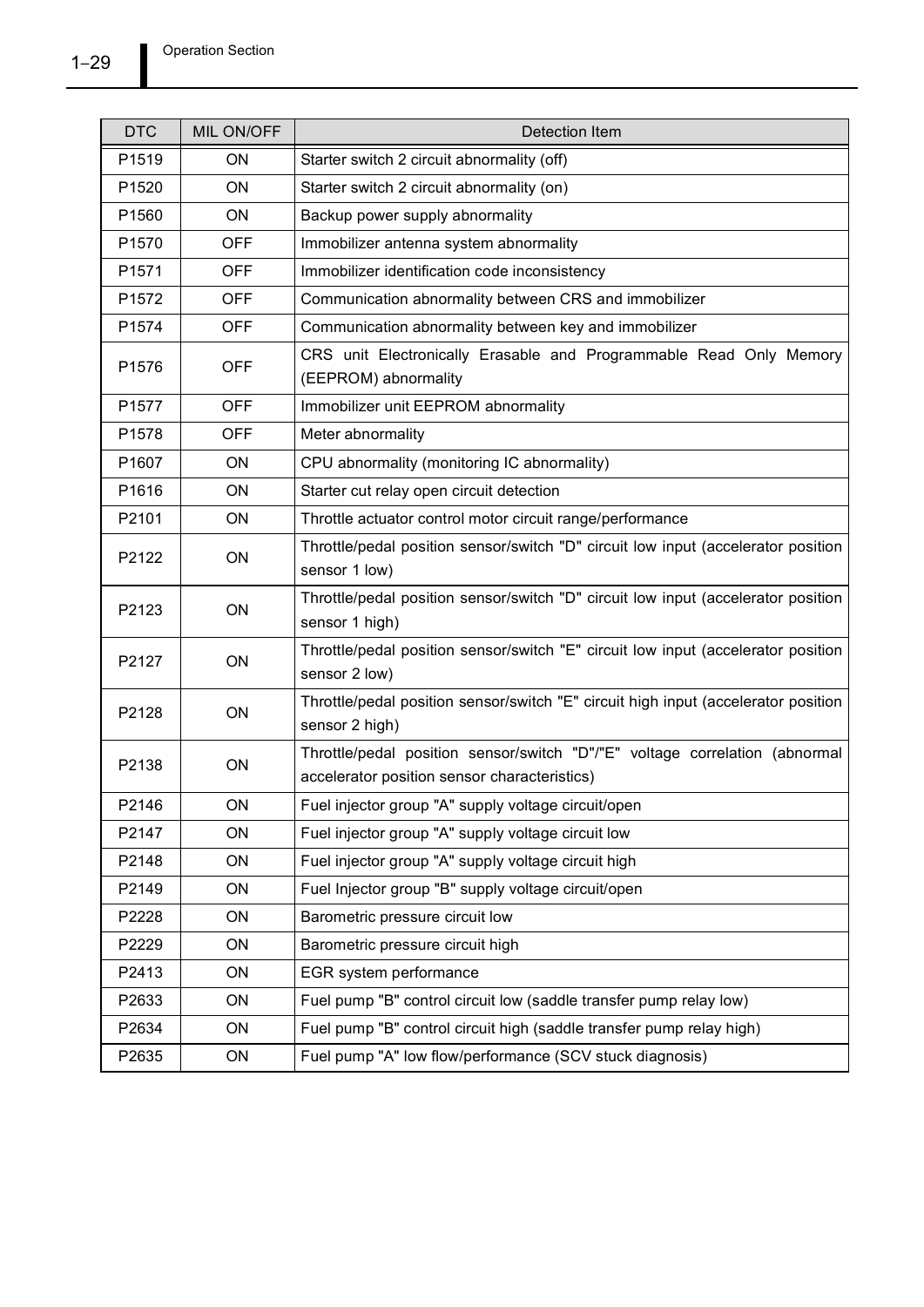#### Additional DTCs for the FORESTER, IMPREZA, and July 2009 Model LEGACY

| <b>DTC</b>        | MIL ON/OFF | Detection Item                                             |
|-------------------|------------|------------------------------------------------------------|
| P0545             | <b>ON</b>  | Exhaust gas temperature sensor circuit low                 |
| P0546             | <b>ON</b>  | Exhaust gas temperature sensor circuit high                |
| P <sub>1466</sub> | ON.        | DPF defect (FORESTER and IMPREZA only)                     |
| P <sub>1467</sub> | <b>OFF</b> | DPF oil ash overaccumulation (DPF light flashing)          |
| P <sub>1468</sub> | <b>OFF</b> | Engine oil dilution (DPF light flashing)                   |
| P <sub>1469</sub> | <b>ON</b>  | Fail-safe mode during DPF malfunction (DPF light flashing) |
| P <sub>1473</sub> | ON.        | Exhaust pressure sensor high                               |
| P <sub>1472</sub> | <b>ON</b>  | Exhaust pressure sensor low                                |
| P2032             | <b>ON</b>  | Exhaust gas temperature sensor circuit low                 |
| P2033             | <b>ON</b>  | Exhaust gas temperature sensor circuit high                |

### Additional DTCs for the July 2009 Model LEGACY

| <b>DTC</b>        | <b>MIL ON/OFF</b> | Detection Item                                                     |  |
|-------------------|-------------------|--------------------------------------------------------------------|--|
| P0111             | <b>ON</b>         | Ambient temperature sensor characteristics abnormality             |  |
| P0401             | <b>ON</b>         | EGR high/low abnormality                                           |  |
| P0516             | <b>OFF</b>        | Battery temperature sensor low abnormality                         |  |
| P0517             | <b>OFF</b>        | Battery temperature sensor high abnormality                        |  |
| P0579             | <b>OFF</b>        | Cruise switch abnormality                                          |  |
| P <sub>1530</sub> | <b>OFF</b>        | Battery current sensor low abnormality                             |  |
| P <sub>1531</sub> | <b>OFF</b>        | Battery current sensor high abnormality                            |  |
| P1532             | <b>OFF</b>        | Charging control system abnormality                                |  |
| P2150             | <b>ON</b>         | COM 2 TWV actuation circuit ground short                           |  |
| P2151             | <b>ON</b>         | COM 2 TWV actuation circuit +B short                               |  |
| P2227             | <b>ON</b>         | Atmospheric pressure sensor characteristics abnormality            |  |
| P2564             | <b>ON</b>         | Turbo vane position sensor low                                     |  |
| P2565             | <b>ON</b>         | Turbo vane position sensor high                                    |  |
| PC073             | <b>ON</b>         | CAN communication bus off abnormality                              |  |
| PC122             | ON                | CAN communication VDC data non-transmittal abnormality             |  |
| <b>PC140</b>      | <b>ON</b>         | CAN communication combination ECU data non-transmittal abnormality |  |
| PC416             | ON                | CAN communication VDC counter abnormality                          |  |
| <b>PC422</b>      | ON                | CAN communication combination ECU counter abnormality              |  |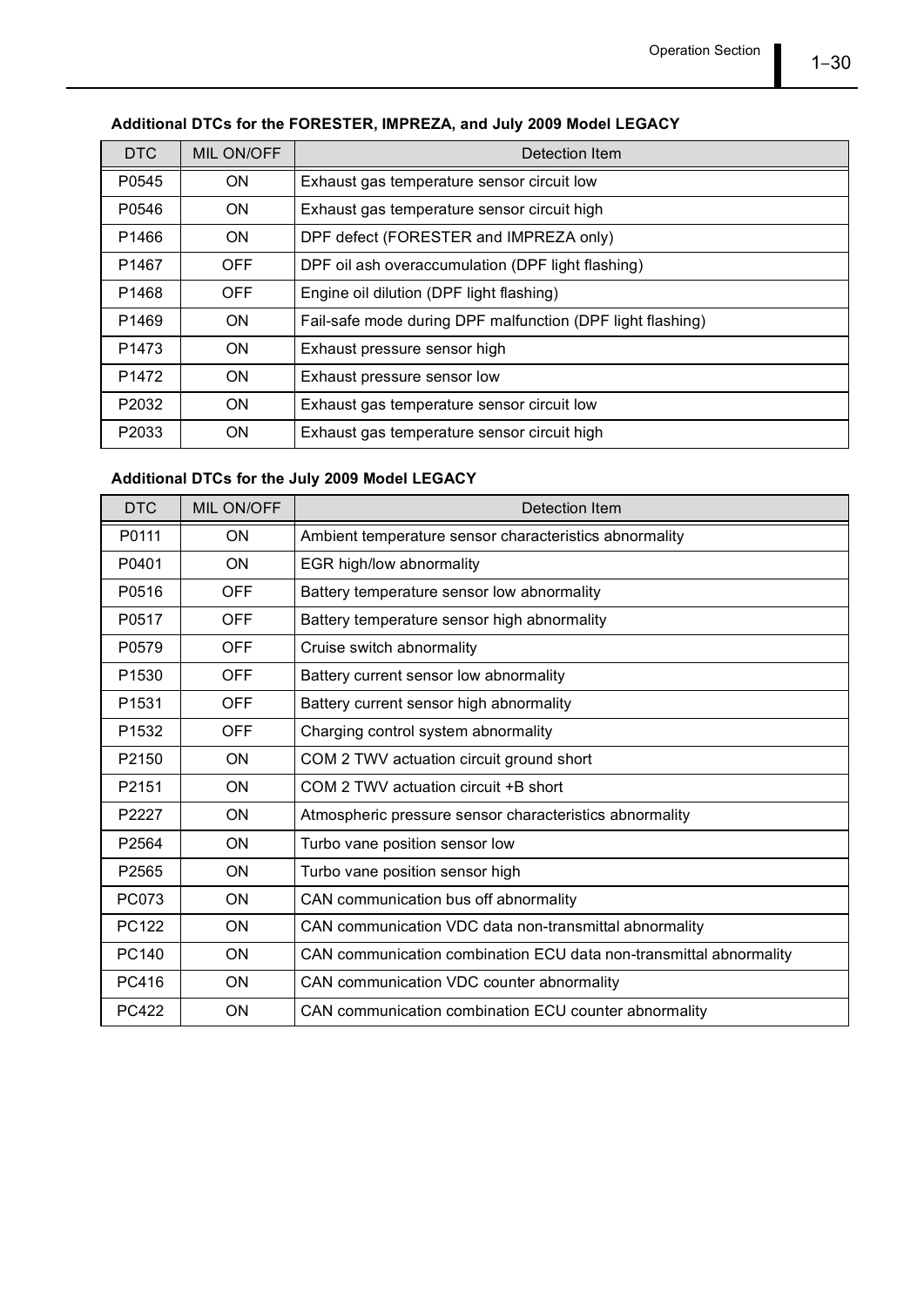## 10. ATTACHED MATERIALS

### 10.1 LEGACY (December 2007 Model)



Engine ECU External Wiring Diagram (1)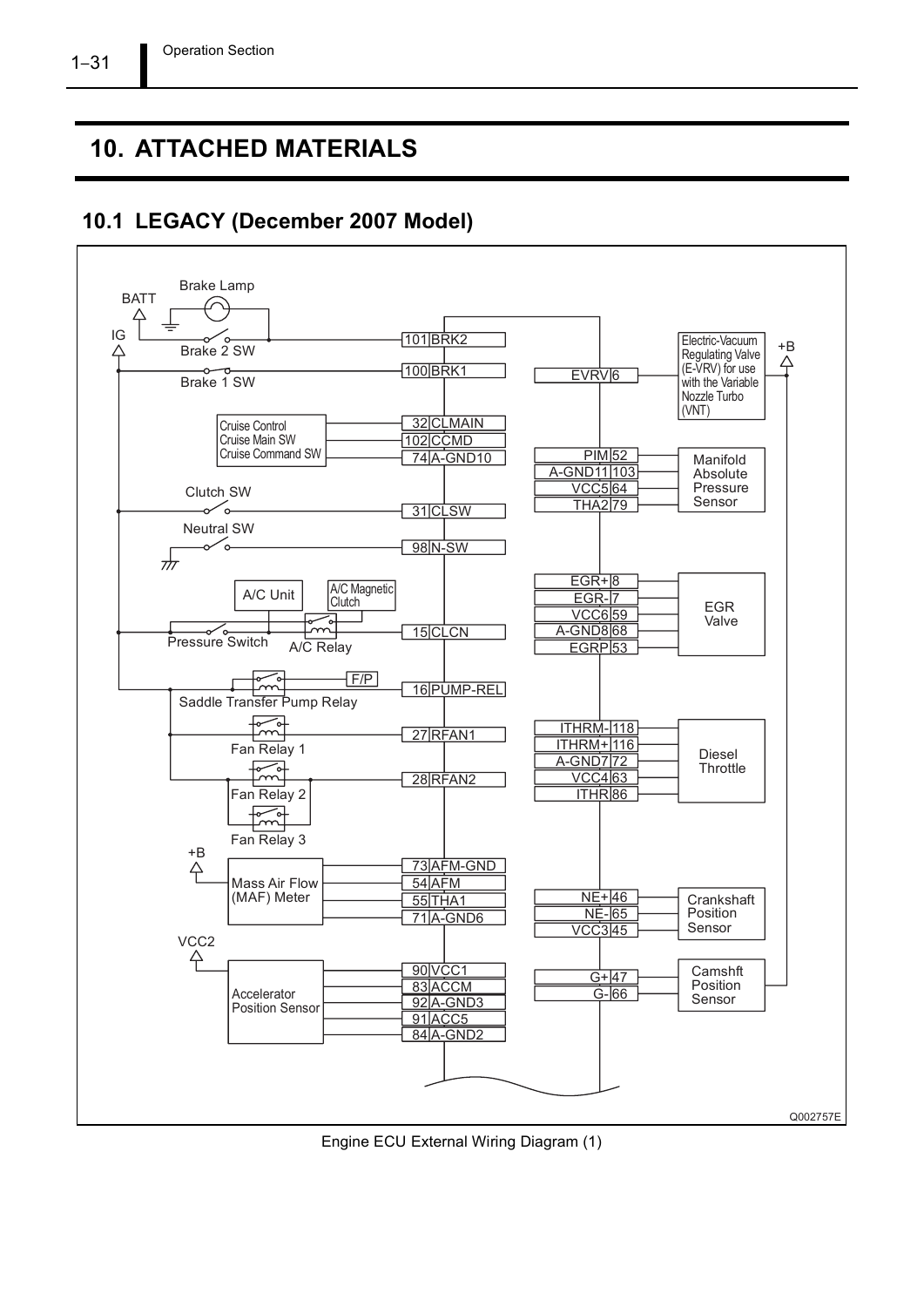

Engine ECU External Wiring Diagram (2)

 $1 - 32$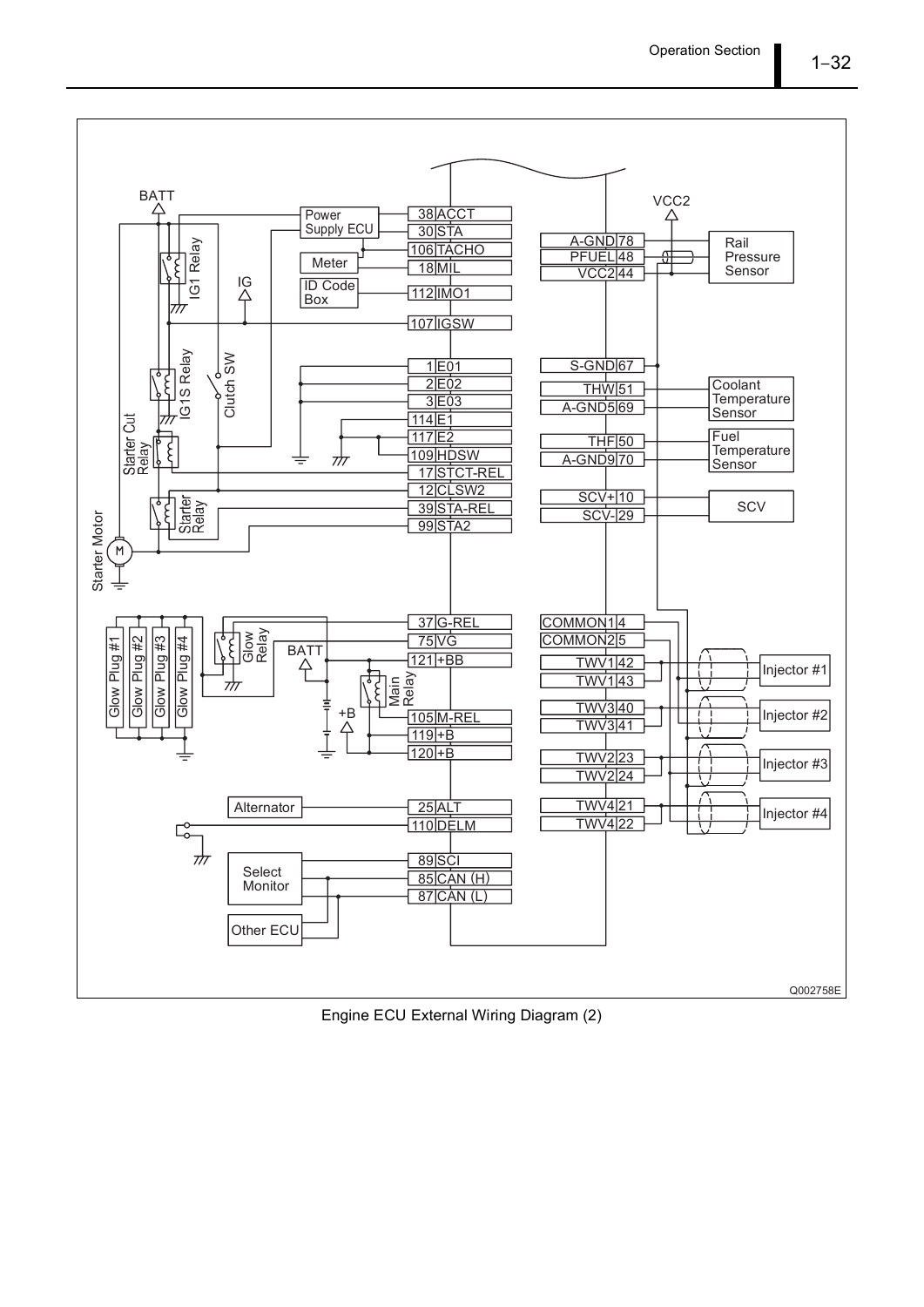

Connector Terminal Layout

#### $1 - 33$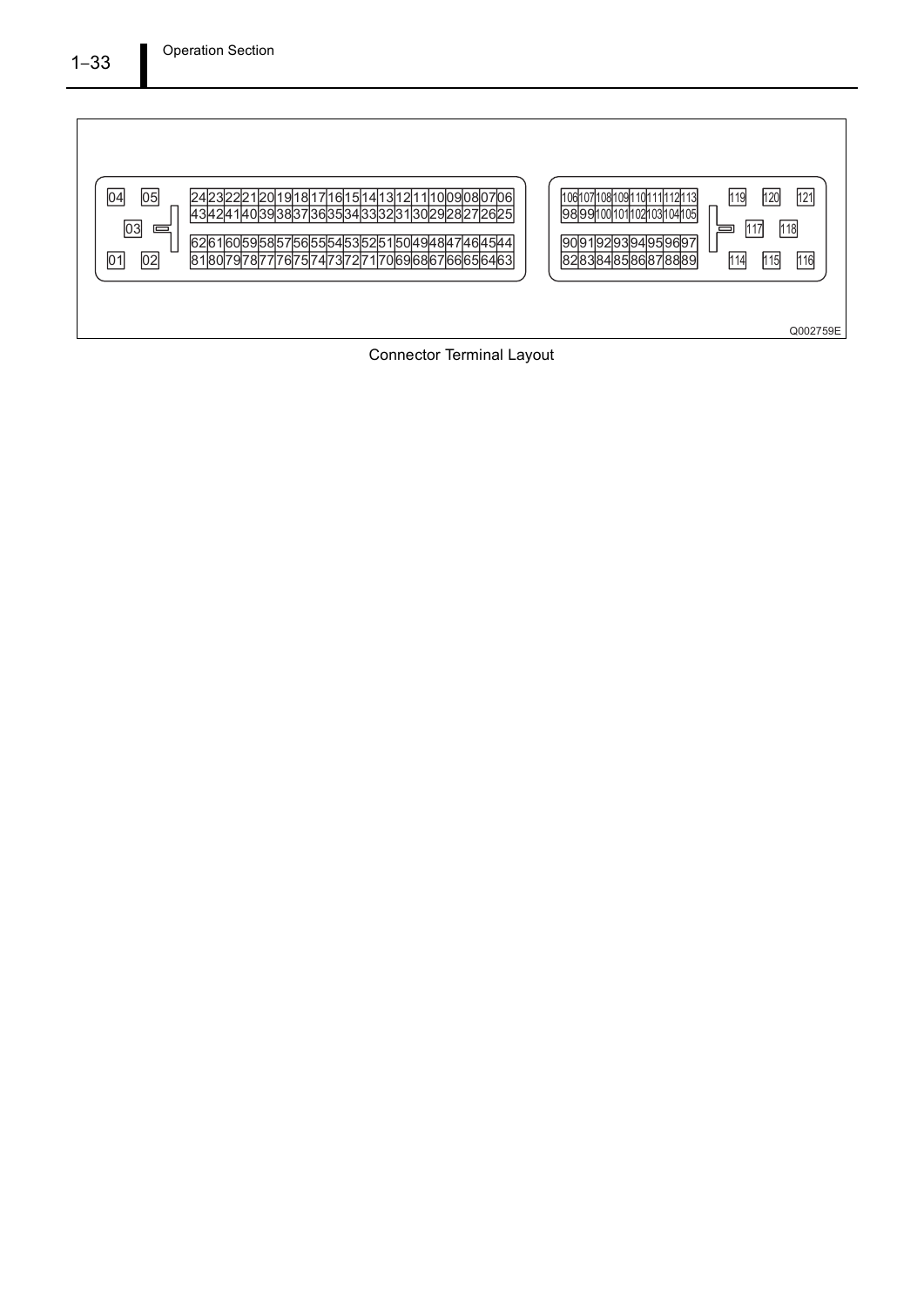10.2 LEGACY (July 2009 Model)



Engine ECU External Wiring Diagram (1)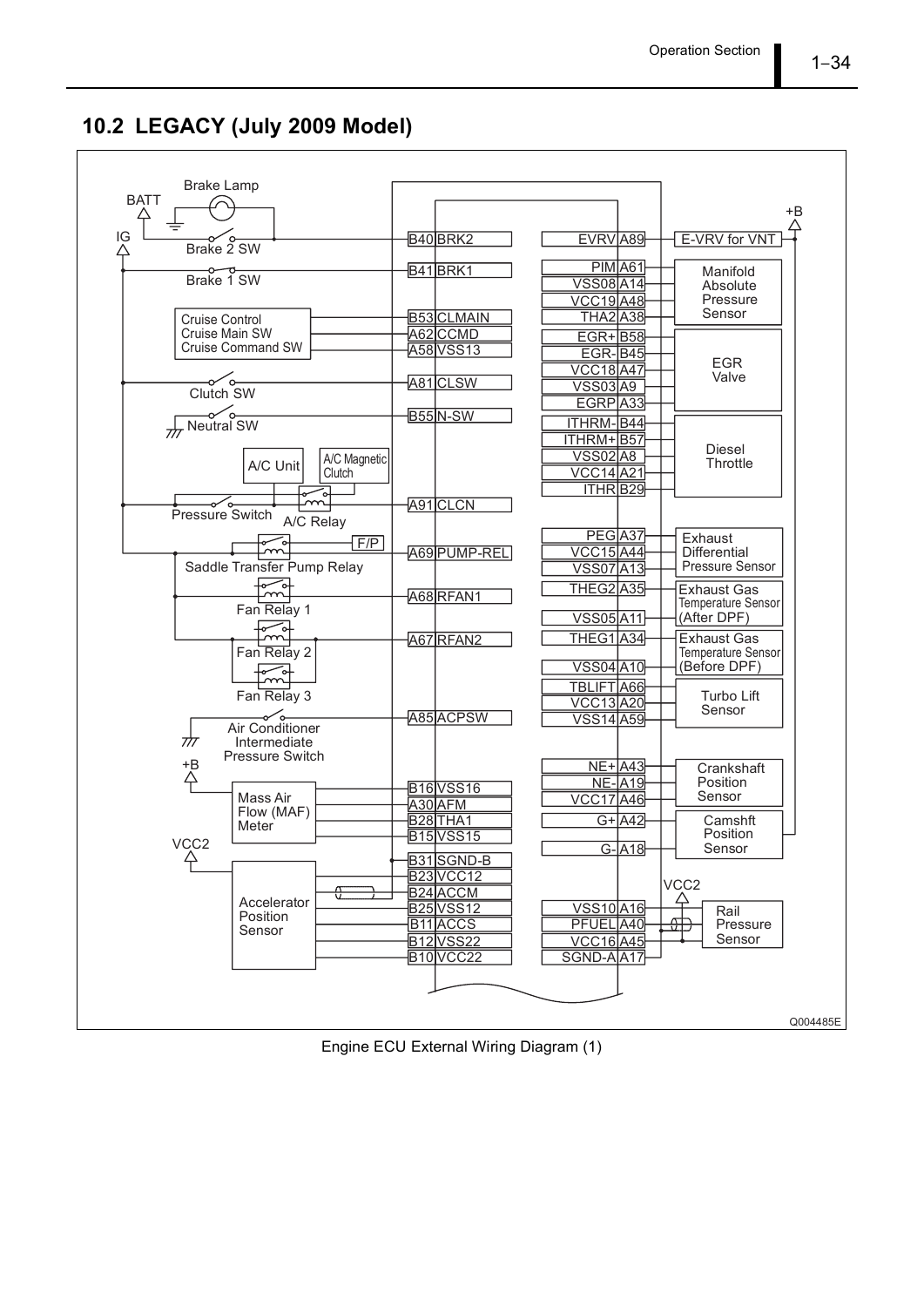![](_page_37_Figure_1.jpeg)

Engine ECU External Wiring Diagram (2)

 $1 - 35$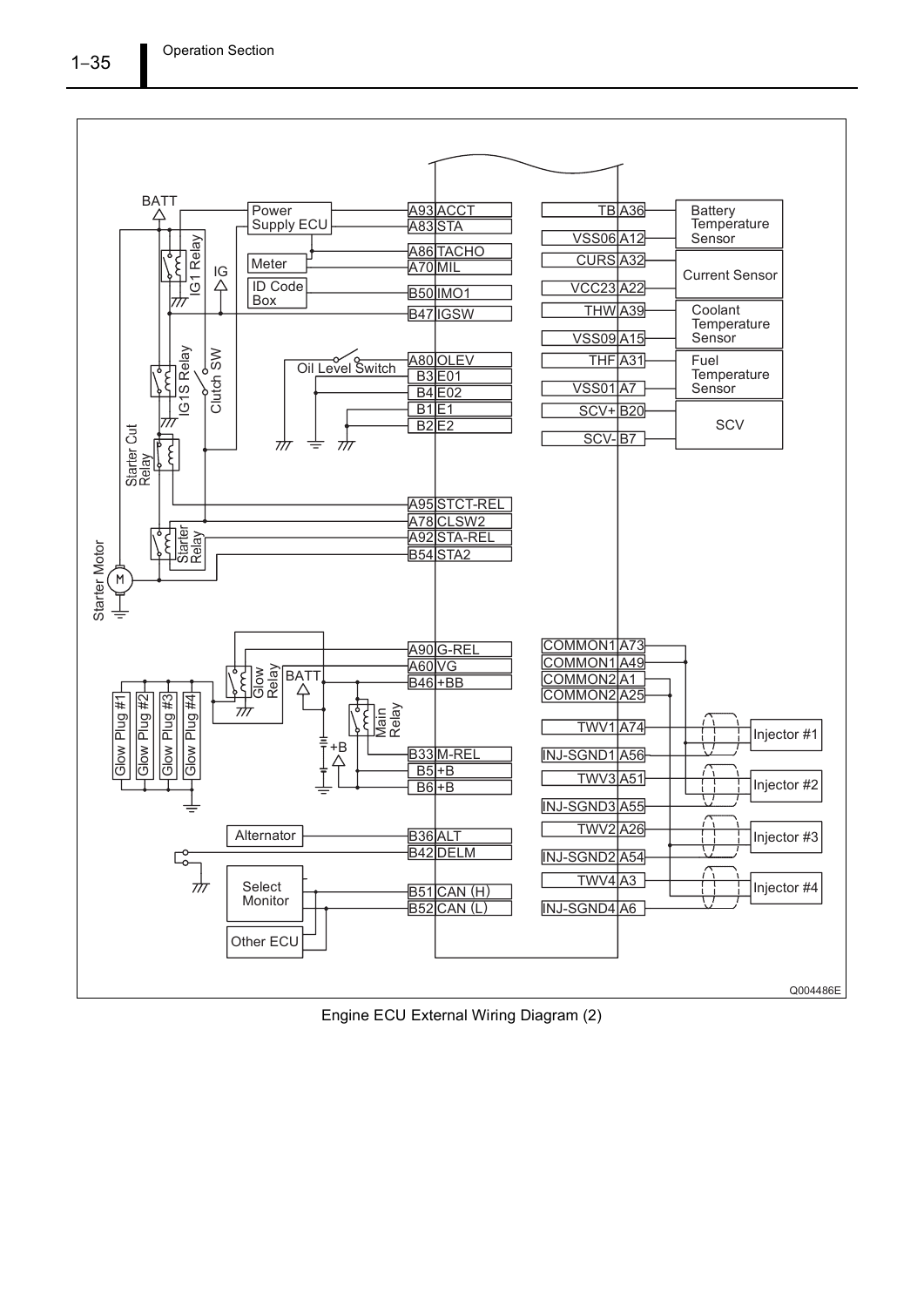| A73<br>A89A90A91A92A93<br><b>A85A86</b><br>A80 A81<br>$IAB3I$ .<br>A95<br>۱А<br>A49<br>A54A55A56A57A58A59A60A61A62<br>A66A67A68A69A70I<br>Δ5<br>JA48<br>A25<br>A30A31A32A33A<br>A42A43A44A45A46A47<br>\34 A35 A3<br>A391A40<br>IA26<br>A6   A7   A8   A9   A10   A11   A12   A13   A14   A15   A14   A15   A16   A17   A8   A9   A10   A11   A13   A1<br>A24<br>A1 | B <sub>5</sub><br><b>B57B58</b><br>B50B51B52B53B54B55<br>B <sub>6</sub><br><b>B46</b><br>B <sub>33</sub><br><b>B44B45</b><br><b>B4</b><br>B <sub>3</sub><br>B2 <sup>c</sup><br>22B23B24B25<br><b>B28B29</b><br>B.<br>B <sub>2</sub><br>B7<br><b>B1</b><br>B9 B10B11B12<br><b>B15B16</b> |
|--------------------------------------------------------------------------------------------------------------------------------------------------------------------------------------------------------------------------------------------------------------------------------------------------------------------------------------------------------------------|-----------------------------------------------------------------------------------------------------------------------------------------------------------------------------------------------------------------------------------------------------------------------------------------|
|                                                                                                                                                                                                                                                                                                                                                                    | Q004487E                                                                                                                                                                                                                                                                                |

**Connector Terminal Layout**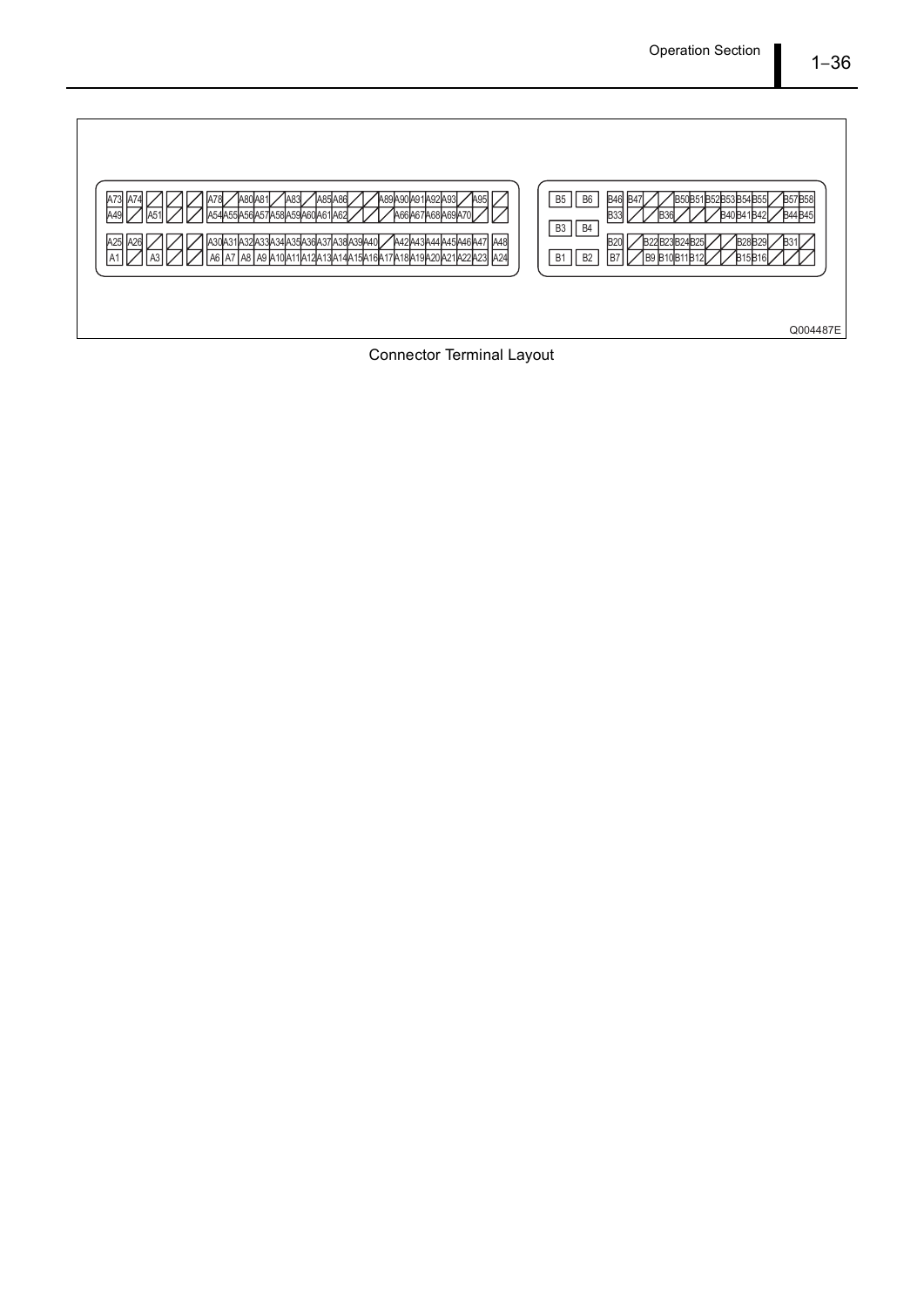### 10.3 FORESTER

![](_page_39_Figure_2.jpeg)

Engine ECU External Wiring Diagram (1)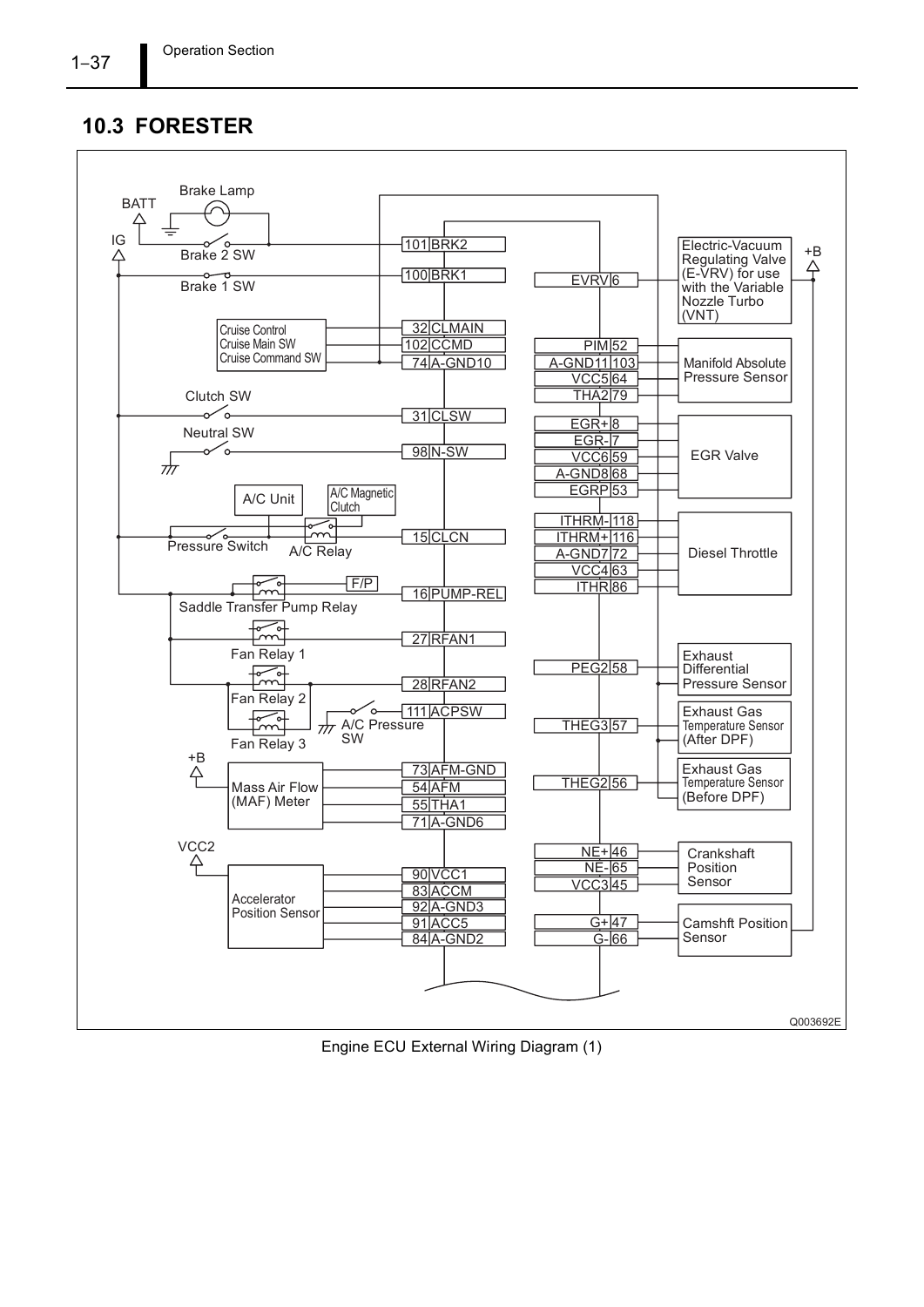![](_page_40_Figure_1.jpeg)

Engine ECU External Wiring Diagram (2)

 $1 - 38$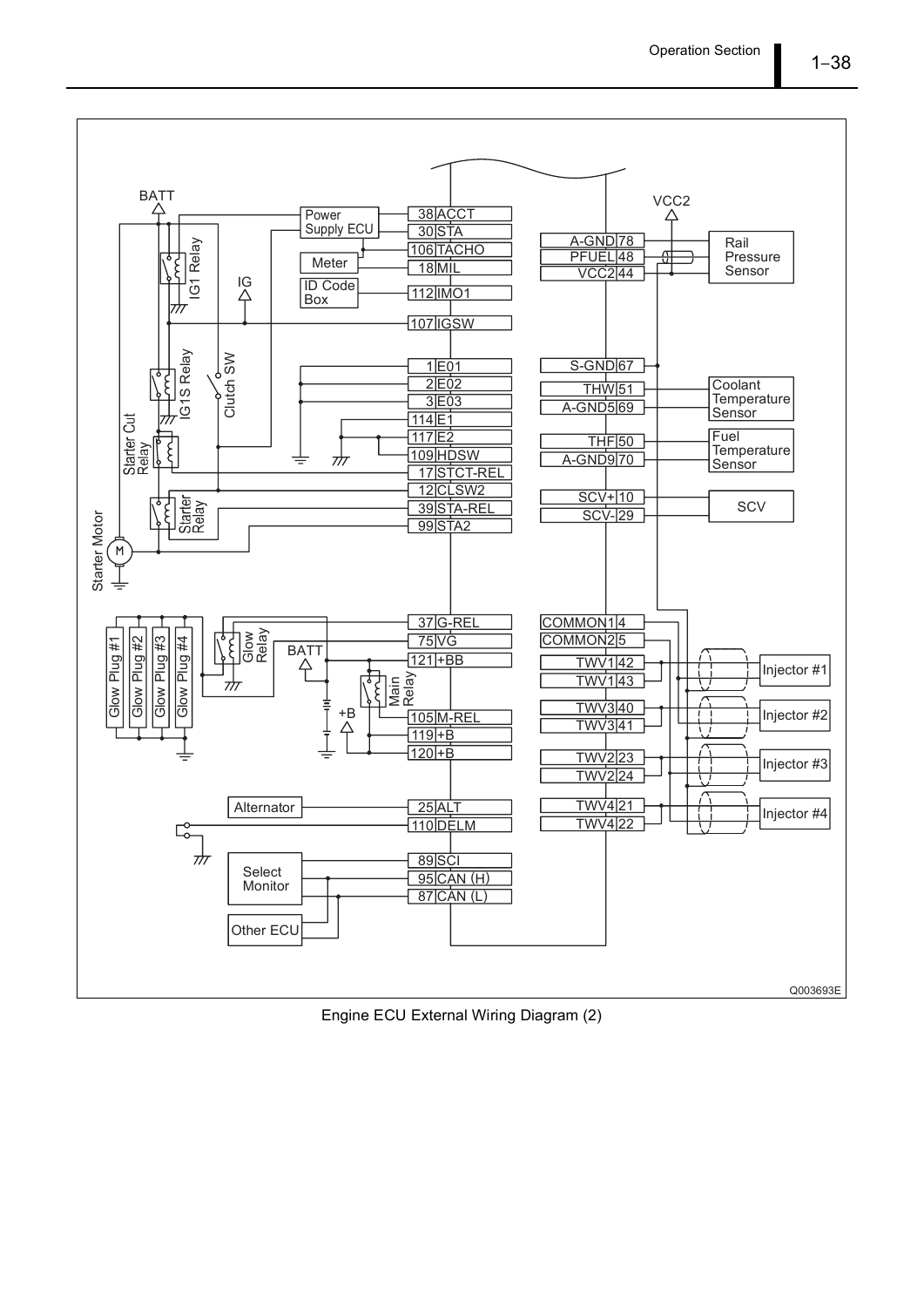![](_page_41_Figure_1.jpeg)

Connector Terminal Layout

#### $1 - 39$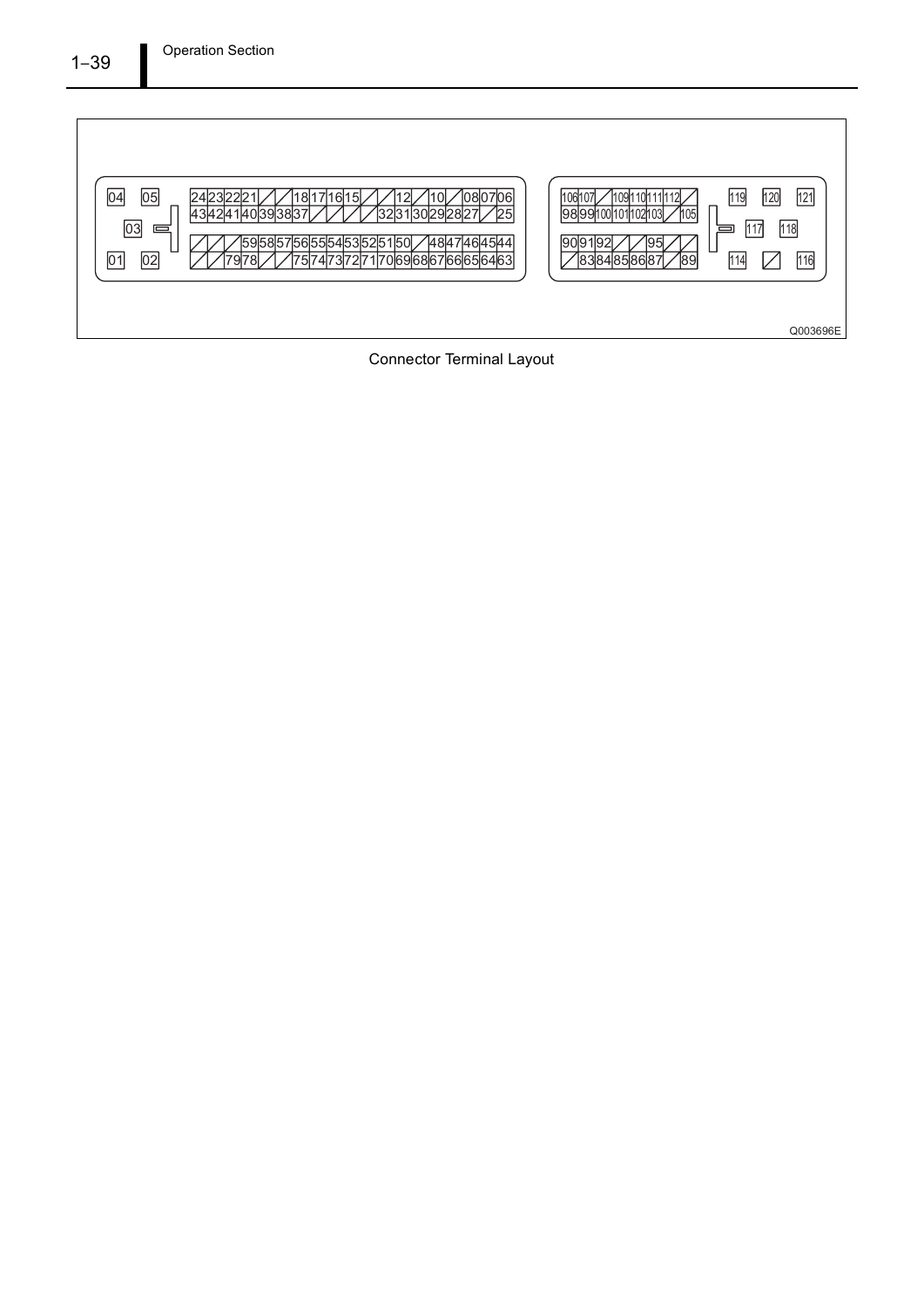#### 10.4 IMPREZA

![](_page_42_Figure_2.jpeg)

Engine ECU External Wiring Diagram (1)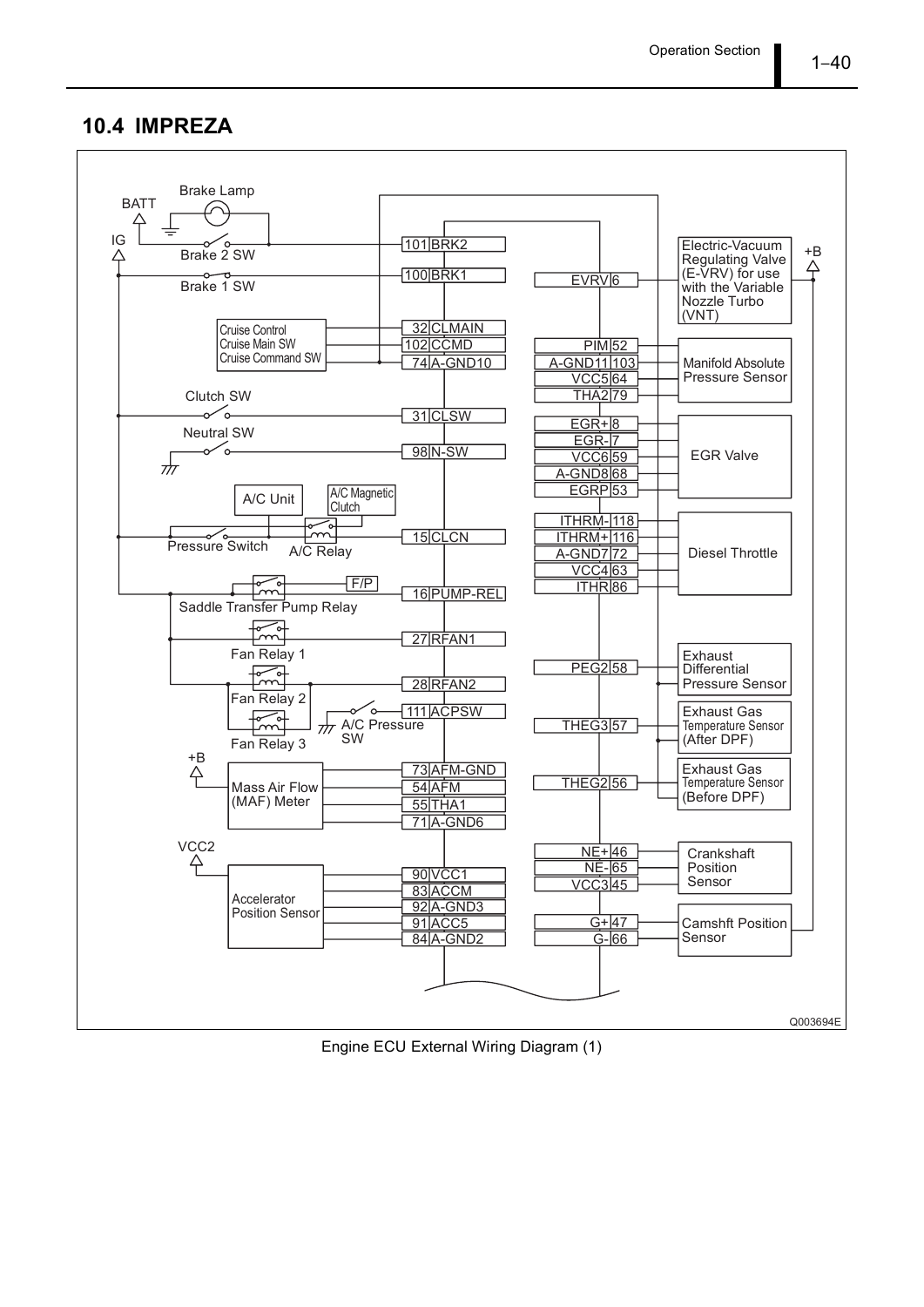![](_page_43_Figure_1.jpeg)

Engine ECU External Wiring Diagram (2)

 $1 - 41$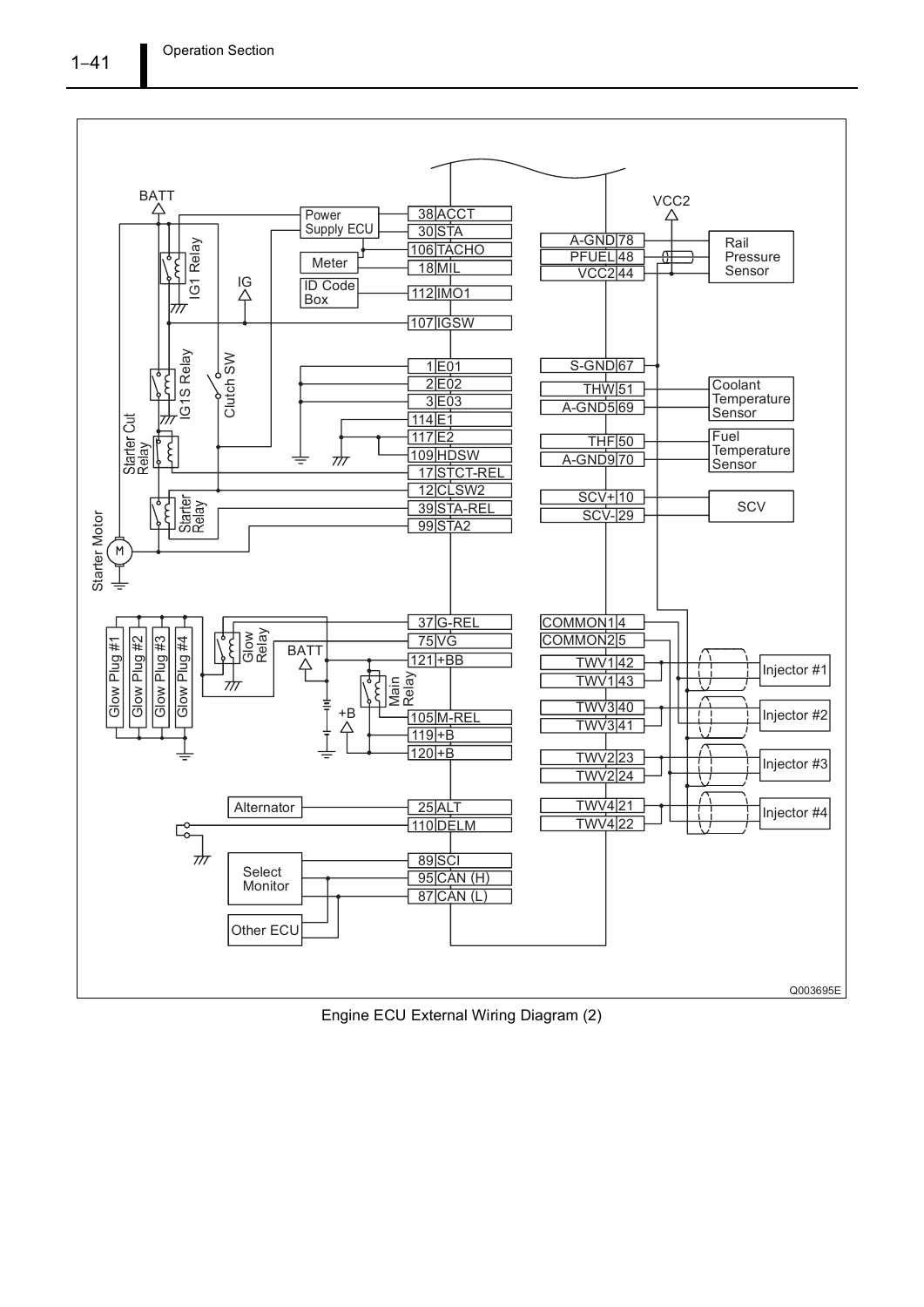![](_page_44_Figure_1.jpeg)

![](_page_44_Figure_2.jpeg)

Connector Terminal Layout